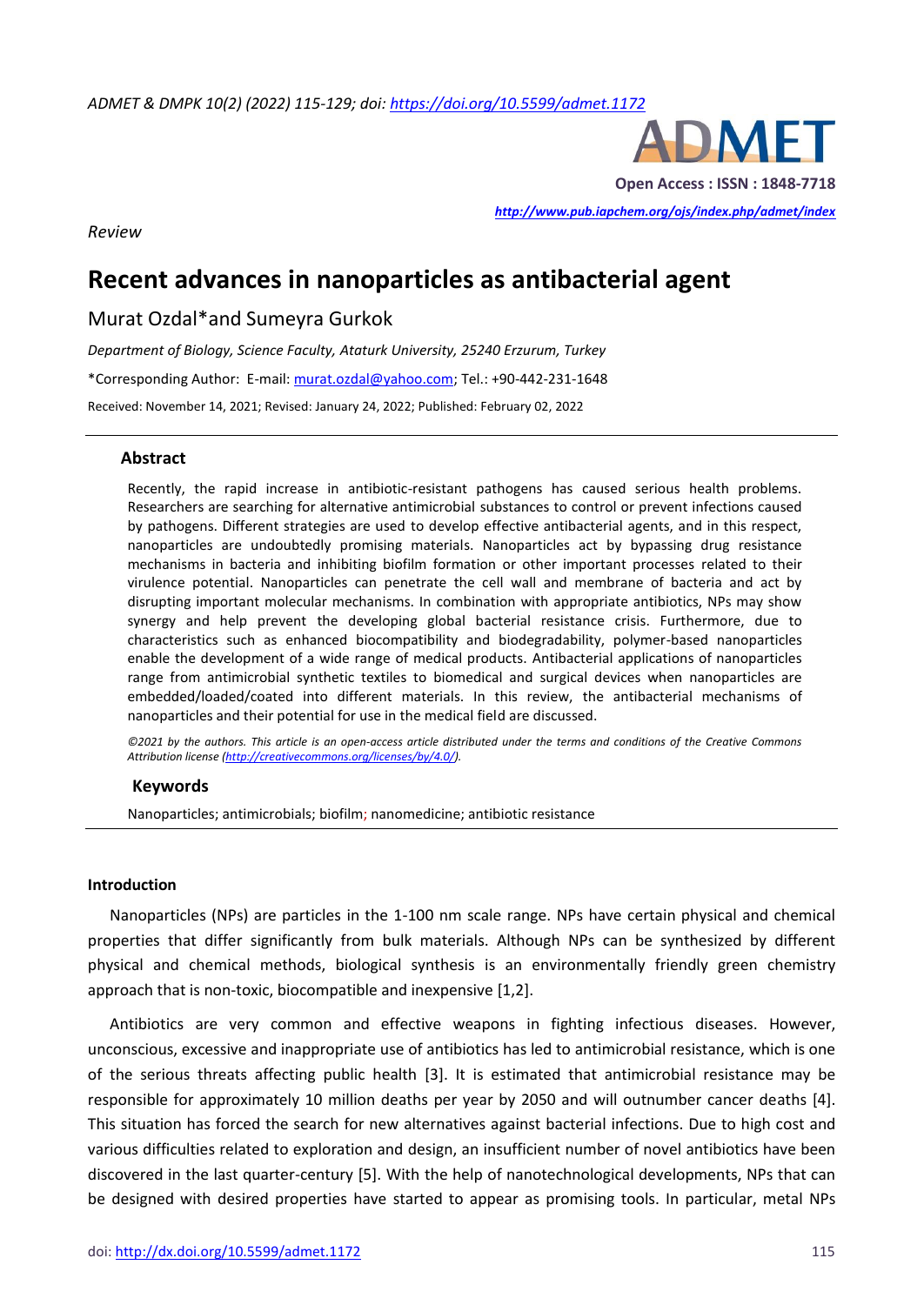have attracted great interest as antimicrobial agents with their unique properties. Various metal NPs including silver (Ag), copper (Cu), selenium (Se), nickel (Ni), gold (Au), zinc oxide (ZnO), titanium dioxide (TiO<sub>2</sub>), and iron oxide (Fe<sub>3</sub>O<sub>4</sub>), have been extensively studied for their antimicrobial effects [6].

Nanotechnology provides a new possibility for biological applications by changing the physico-chemical properties of substances. In this regard, numerous NPs have been discovered in recent years to be effective against various pathogens, including antibiotic-resistant microorganisms. The size, surface area, morphology, net charge and physicochemical properties of NPs are among the important parameters that change their antimicrobial properties through multiple mechanisms [7]. As the size of the NPs decreases, the surface-to-volume ratio increases significantly. Large surface areas of NPs provide better interaction with microorganisms and greatly influence their antimicrobial effects. Among metal NPs, positively charged ones have been reported to bind more tightly to negatively charged bacterial surfaces and show higher antimicrobial effects. The spherical NPs have been shown to have a better antimicrobial effect as they allow more ions to be released due to their larger surface area [8]. Slomberg *et al.* [9] argued that rod-like particles are more effective than spherical particles in delivering NO and inducing greater antibacterial effects across the biofilm [9]. In another study, compared with spherical or rod-shaped AgNPs, truncated triangular-shaped AgNPs with the same surface areas have been reported to have higher antibacterial activity against *Escherichia coli* [10]. Furthermore, the antibacterial action of NPs is affected by the type of capping agent used, as well as the pH and ionic strength of the medium. Capping agents adsorbed on the surface of NPs are extremely critical as stabilizers that prevent aggregation and overgrowth of NPs. These agents affect the biological activities as well as certain structural and physico-chemical properties of NPs. For example, AgNPs capped with *Solanum trilobatum* extract, a stabilizing and reducing agent, have been reported to have enhanced antimicrobial properties on Gram-negative and Gram-positive bacterial species and fungal species [11].

Bacteria use many different mechanisms to develop resistance to natural and synthetic antibiotics, rendering them ineffective and thus necessitating the development of new alternatives. However, due to the cost and complexity of developing a new antibiotic, very few new antibiotics have been commercialized in recent years. For this purpose, more attention should be paid to the development of new antimicrobial agents, which are difficult for bacteria to develop resistance against.

The aim of this review is to explain the antimicrobial mechanisms of NPs and the latest developments in antimicrobial applications.

#### **Mechanisms of antibacterial properties of NPs**

The mechanism of the antimicrobial properties of NPs is still not fully elucidated. Some of the prominent mechanisms that cause cell death are that the particles (i) bind to the bacterial cell, impair cell membrane permeability and respiration, (ii) cause toxicity by the release of free metal ions from the surface of NPs, or (iii) cause oxidative stress by generating reactive oxygen species (ROS). Figure 1 summarizes the most proposed mechanisms. The mechanisms vary according to the NP type. Metal oxide NPs including ZnO and  $TiO<sub>2</sub>$  are thought to exert bactericidal effects mostly by the generation of ROS [12], whereas Ag and Au are thought to exert bactericidal effects predominantly by releasing metal ions [13].

The lethal impact of AgNPs has been linked to the direct interaction of NPs with the bacterial cell wall, followed by penetration into the cytoplasm. NPs accumulate on the bacterial cell wall and membrane, causing morphological changes such as shrinkage of the cytoplasm, detachment of membrane, formation of multiple electron-dense pits, and eventually membrane disruption [14]. NP deposition in the cell wall of *E.*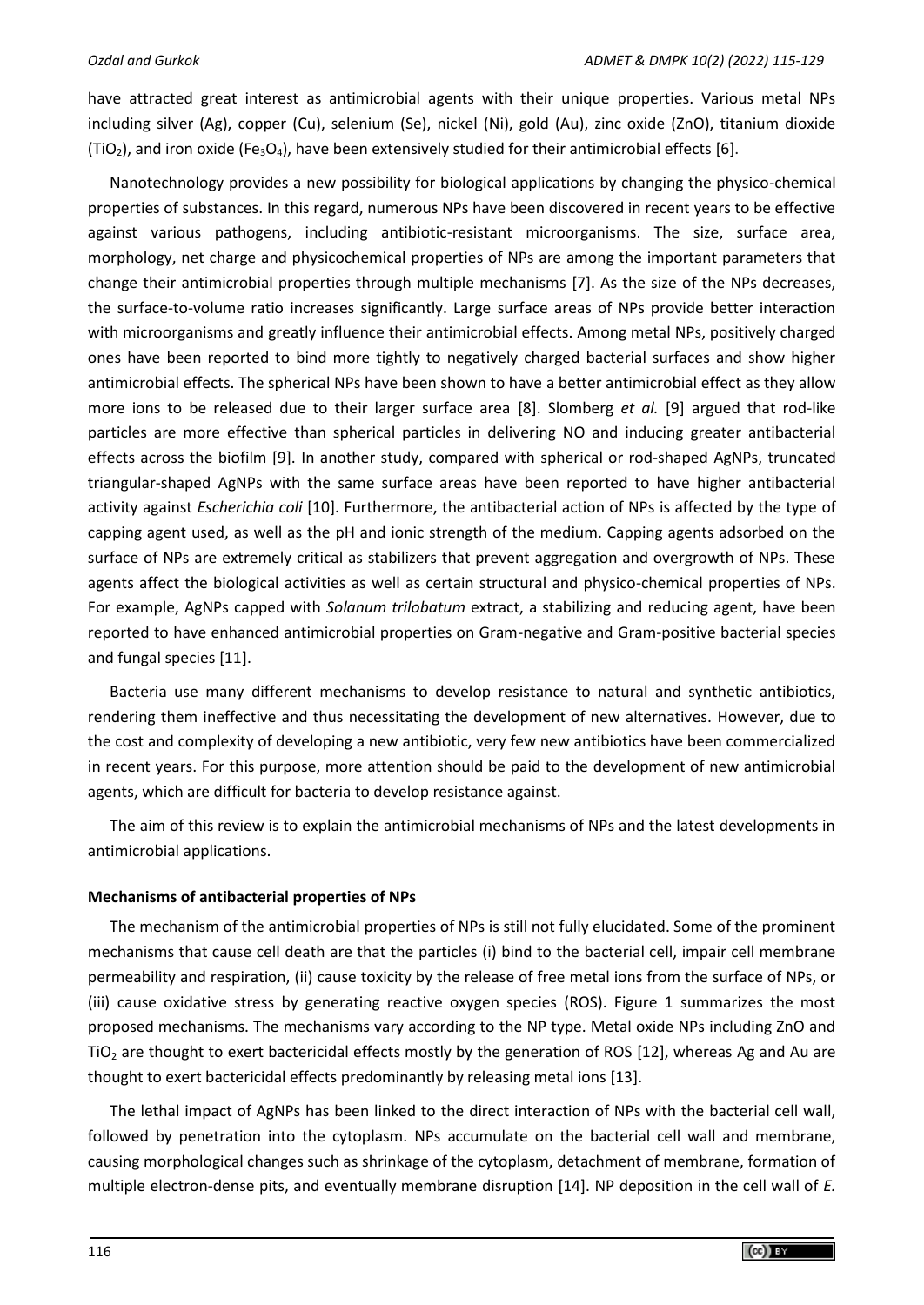*coli* has been shown to create pits, which cause the release of lipopolysaccharide molecules and membrane proteins and thus the loss of outer membrane integrity, resulting in eventual cell death [14].

Metals can be chemically oxidized in aqueous solutions to give metallic ions. Due to their higher surfaceto-volume ratio, NPs are able to release more ions under aerobic conditions than bulk materials. The released ions from the surface of NPs play an important role in antibacterial activity. NPs first anchor to the bacterial cell wall and, due to their nanoscale size, easily penetrate and pass through the cell wall and interact with the cell membrane. They cause structural changes in the cell membrane with the ions they release, thereby disrupting its integrity and increasing its permeability. As a result, they cause leakage of cell contents and eventually cell death. NPs targeting the cell membrane also impair membrane potential and proton motive force, block oxidative phosphorylation, and decrease intracellular ATP levels. Such an antibacterial effect of spherical AgNPs against *E. coli* was revealed by proteomic studies, which showed that exposure to AgNPs has led to the build-up of envelope protein precursors implying disruption of proton motive force [15].

Once the free metal ions reach the inside of the cell, they also interact with carbonyl, amino, phosphate and sulfhydryl (thiol) groups of the cellular biomolecules, such as DNA, proteins, and lipids [16]. It was shown that free Ag ions interact with bacterial nucleic acids preferentially via nucleosides rather than phosphate groups and degrade chromosomal DNA or interrupt the DNA replication [17]. Metal ions, such as Ag<sup>+</sup>, also interact with thiol groups of enzymes and proteins, altering their three-dimensional structure and blocking the active binding sites for their substrates [16]. Interference with the proteins on the cell wall and membrane disrupts the bacterial cell wall, impairing the electron transport chain inhibiting the respiratory process, and growth of the cells [18]. They interact with cytoplasmic proteins required for ATP production, inactivating them and impairing cellular functions. Ions also prevent protein synthesis by denaturing ribosomal components and interfering with the binding of ribosome subunit to tRNA [19]. Cui *et al.* [13] has shown by transcriptomic and proteomic approaches that AuNPs show antibacterial properties against *E. coli* by collapsing membrane potential and reducing ATP levels via inhibiting ATPase function and inhibiting the binding of ribosome subunit to tRNA.

Signal transduction in bacteria is another target of the antibacterial activity of NPs. Bacterial communities in a wide variety of environments are sensitive and respond to a variety of external stimuli in order to survive through their signal transduction mechanism. This mechanism, which is known to be necessary for the viability and growth of bacteria as well as the expression of virulence factors, is widely used as a target in antimicrobial drug design [20]. In this cell signaling system, a physical or chemical signal is transmitted through a cell as a cascade of molecular pathways, frequently protein phosphorylation mediated by protein kinases, which finally results in a cellular response. AgNPs 10–15 nm in size were suggested to interrupt the signal transduction by altering the phosphorylation pattern of tyrosine residues of the key proteins, which leads to apoptosis or growth inhibition in bacteria [21].

Another pivotal mechanism of the antibacterial effect of the NPs is the burst of ROS in the bacterial cell. ROS are generated during the regular oxygen metabolism and are crucial for different cellular signaling pathways. Oxygen acts as the final acceptor of electrons transported by ETS during oxidative phosphorylation and is reduced to the water molecule. Some of these electrons are taken by molecular oxygen, resulting in the formation of O<sup>2-</sup>, that can then be transformed into H<sub>2</sub>O<sub>2</sub> and •OH. However, when bacterial cells are exposed to NPs, metal ions released from the surface of NPs induce ROS bursts by disrupting respiratory systems and can considerably increase intracellular ROS production. Released metal ions contribute to further increase in intracellular ROS accumulation by causing disruption of membrane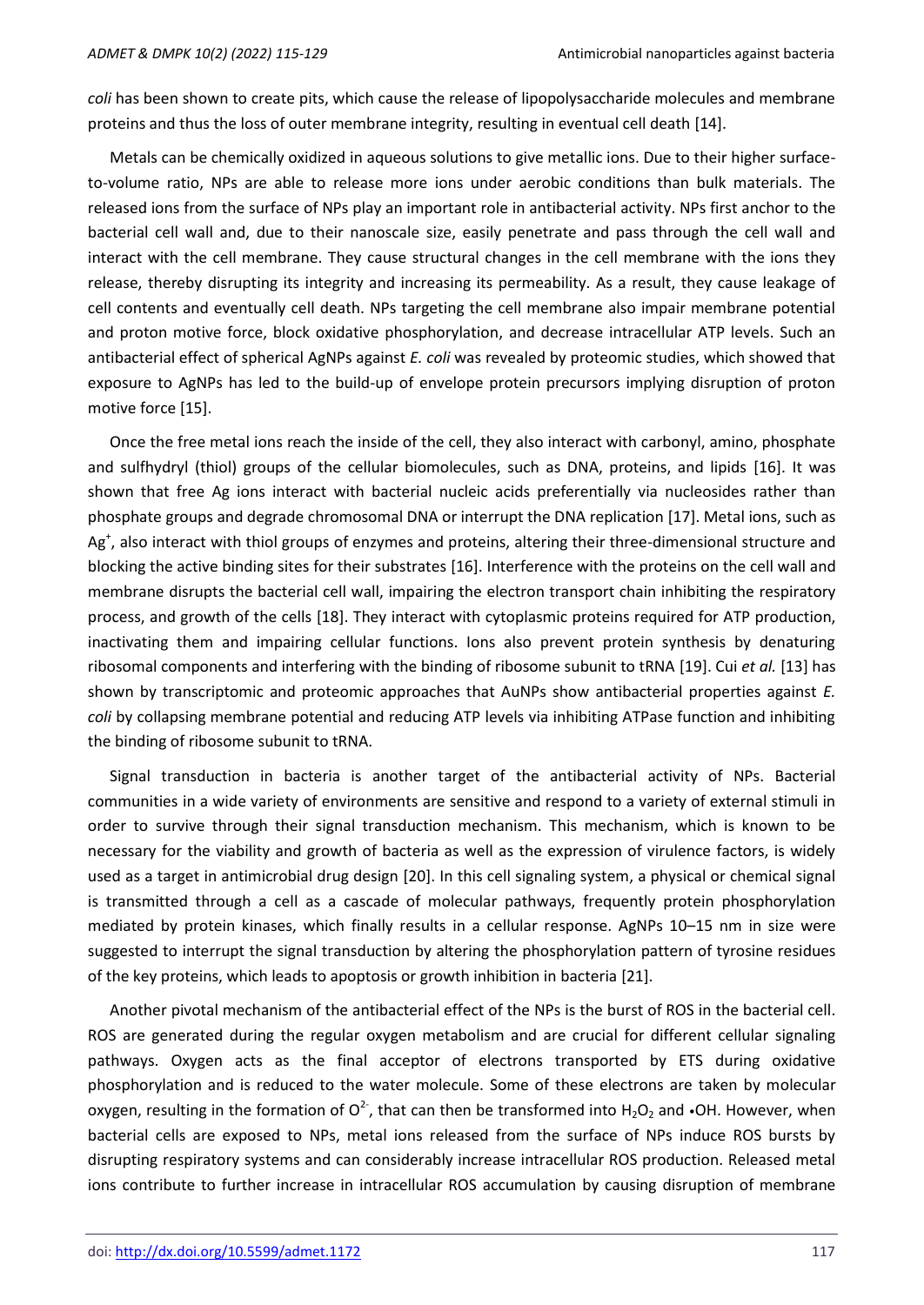integrity, inactivation of cellular enzymes, disruption of the electron transport system, and decreased membrane potentials. Bacteria have natural antioxidant defense systems to deal with oxidative stress. They have natural antioxidants like carotenes and ascorbic acid, which prevent lipid peroxidation or other ROSrelated stresses. In addition, they have enzymes such as catalase, peroxidase, and superoxide dismutase that convert toxic reactive oxygen forms into non-toxic or less toxic forms. However, upon exposure to NPs, the accumulation of ROS exceeds a certain level and bacteria cannot cope with detrimental changes in vital cellular structures such as cell wall, cell membrane, DNA, and protein [7]. As a result, chemically highly reactive ROS accumulation and ROS-induced oxidative stress in the bacterial cell cause induced pore formation and lipid peroxidation in the cell membrane, damage to chromosomal DNA and proteins, and ultimately cell death. TiO<sub>2</sub> and ZnO NPs show their antibacterial activities through oxidative stress. They kill microorganisms with their potent oxidizing capacity through the formation of free radicals. They are able to induce oxidative stress and DNA damage causing reduced viability of *E. coli* [12,22].

Due to the differences in bacterial cell wall structures, the effects of NPs on Gram-positive and Gramnegative bacterial species also change. In many studies, it has been reported that the antimicrobial effects of NPs on Gram-negative bacteria strains are stronger than Gram-positive bacteria. Gram-positive bacteria have a thick peptidoglycan layer consisting of many more layers, while Gram-negative bacteria have a thin peptidoglycan layer and additional lipopolysaccharides (LPS). Manzoor *et al.* [23] found that the effect of NPs was significantly more pronounced on Gram-negative strains than on Gram-positive organisms. There are also studies that suggest the opposite. Premanathan *et al.* [24] investigated the antibacterial activity of ZnO-NPs against Gram-negative *E. coli* and *Pseudomonas aeruginosa* and Gram-positive *Staphylococcus aureus* and reported that the antimicrobial effect was stronger in Gram-positive bacterium.



**Figure 1.** Antimicrobial mechanisms of NPs

# **Synergistic effects of NPs with antibiotics**

NPs can be combined with antimicrobial agents to overcome antibiotic resistance and increase their effectiveness. In addition, they can reduce the dose and toxicity of antibiotics to be taken [5]. Since NPs act on bacteria through multiple targets and/or mechanisms, it is very difficult for the microorganism to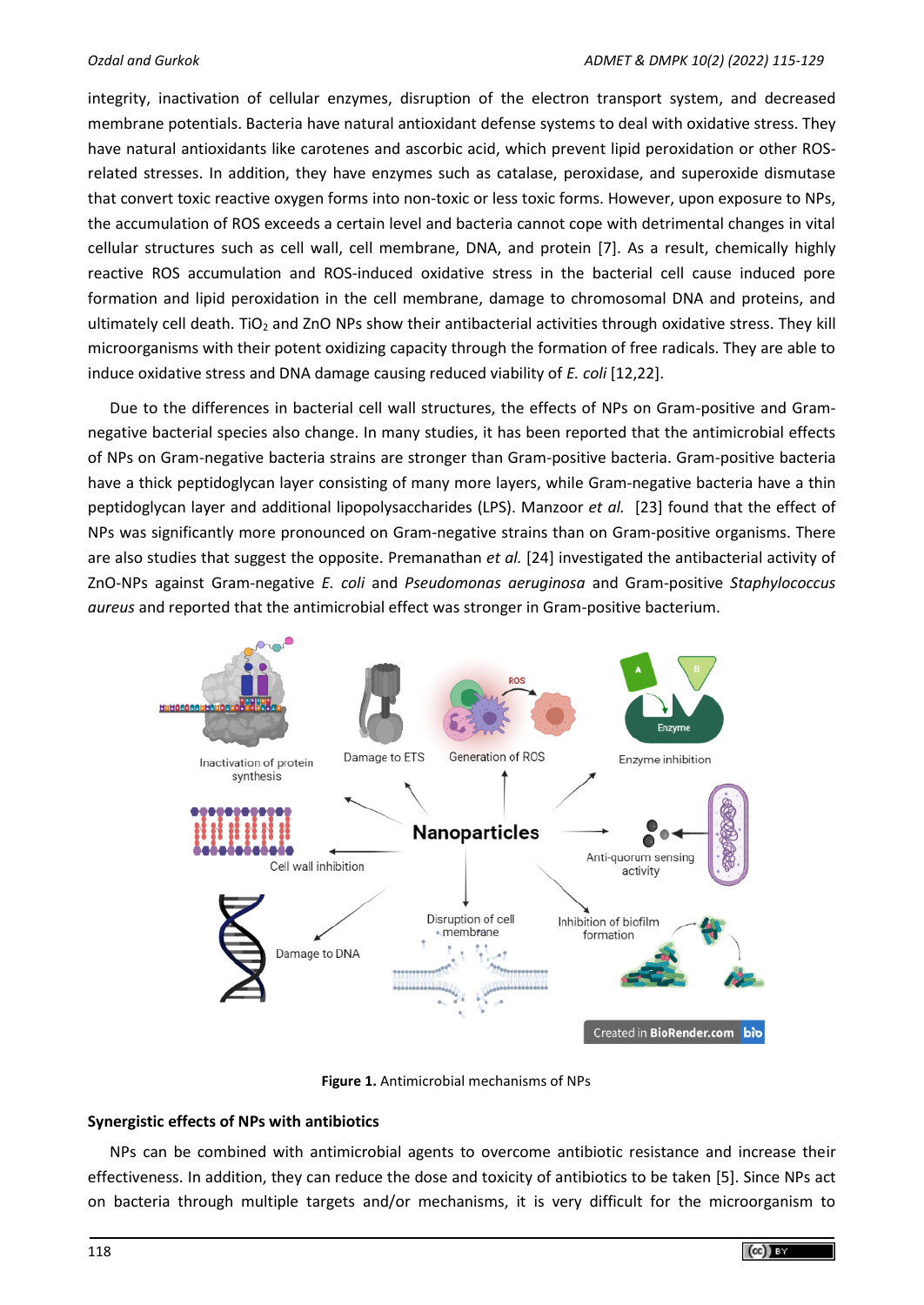acquire resistance. In other words, the probability of simultaneous mutations necessary for resistance formation is very low. Moreover, this is even more unlikely when NPs are combined with antimicrobials [25]. As a result, the use of NPs with antibiotics is considered as a method that can be used to prevent bacterial resistance development [26].

Antibiotics combined with NPs are more effective against both Gram-positive and Gram-negative bacteria and even drug-resistant bacteria. Aabed and Mohammed [27] showed synergistic effects of AgNPs combined with bacitracin, ciprofloxacin, tetracycline, and cefixime against *P. aeruginosa*, *E. coli*, *S. aureus*, and *Candida albicans*. Abo-Shama *et al.* [28] also demonstrated the synergistic effect of antibiotics (azithromycin, cefotaxime, cefuroxime, fosfomycin, and chloramphenicol) against *E. coli* was notably increased in the presence of AgNPs compared to the antibiotic used alone. In another study, a synergistic effect was observed when CuO NPs combined with cephalexin against *E. coli* [29].

#### **Anti-quorum sensing and anti-biofilm activity of NPs**

Obstruction of quorum sensing (QS) is an influential alternative strategy to struggle with microbial infections. QS is a cell density-dependent regulatory process that regulates the expression of virulence factors in many pathogenic bacteria and relies on the release of extracellular small signal molecules known as autoinducers [30,31]. The QS system created by bacteria is known to be responsible for cell-to-cell communication and the formation of various virulence factors and biofilm formation [32].

Several quorum quenching (QQ) strategies have been suggested to disrupt communication between cells by degradation of a signaling molecule, inhibition of signaling molecule-receptor complex formation, inhibition of signaling molecule synthesis, inhibition of expression of QS regulated genes [33]. NPs interfere with virulence factors (pigments, enzymes, exopolysaccharides, and toxins) in bacteria with their QQ properties. García-Lara *et al.* [34] showed the inhibitory effects of ZnO NPs on QS by inhibiting the pyocyanin pigment, elastase and biofilm formation in *P. aeruginosa*. AgNPs have also been shown to inhibit the synthesis of *P. aeruginosa* virulence factors such as proteases, elastases, and pyocyanin [35,36]. In another study, Qais *et al.* [31] reported that AgNPs successfully inhibited the QS regulated virulence agents of multiple bacterial pathogens, including *P. aeruginosa*, *S. marcescens*, and *C. violaceum*.

It has also been shown that NPs effectively prevent the formation of biofilms and destroy existing ones. Biofilms, defined as well-organized multicellular microbial communities, are one of the survival strategies of microorganisms in nature. Free-floating microorganisms anchor to a surface, begin to grow, and colonize the surface. They are organized in dense clusters in the extracellular polymeric substances (EPS) they have formed [37]. This heterogeneous architecture is one of the main mechanisms that confer resistance to microorganisms against antimicrobial compounds. When bacteria form a biofilm, they become up to 1000 times more resistant to antibiotics than planktonic ones [38]. Biofilm causes undesirable conditions such as treatment failure, the persistence of infection and the development of antibiotic resistance in the clinic [39]. At least 65 % of infectious diseases (such as otitis media, lung infections, mastitis, chronic wounds, urinary tract infections, rhinosinusitis, and gingivitis) are caused by biofilm [40].

Among the antibiofilm strategies (enzymes, NPs, phages, QS inhibitors, surfactants, phyto-compounds, and antimicrobial photodynamic therapy), nanostructured materials have gained importance in recent years [41]. Ag<sup>+</sup> is known to have potent antibiofilm activity and is used to prevent biofilm development on medical surfaces, including heart valves, central venous catheters, orthopedic and dental implants [35,42]. However, it is easy to sequester them with chloride and phosphate or other cellular components. NPs, on the other hand, are less exposed to sequestration due to their nano size and show a more permanent and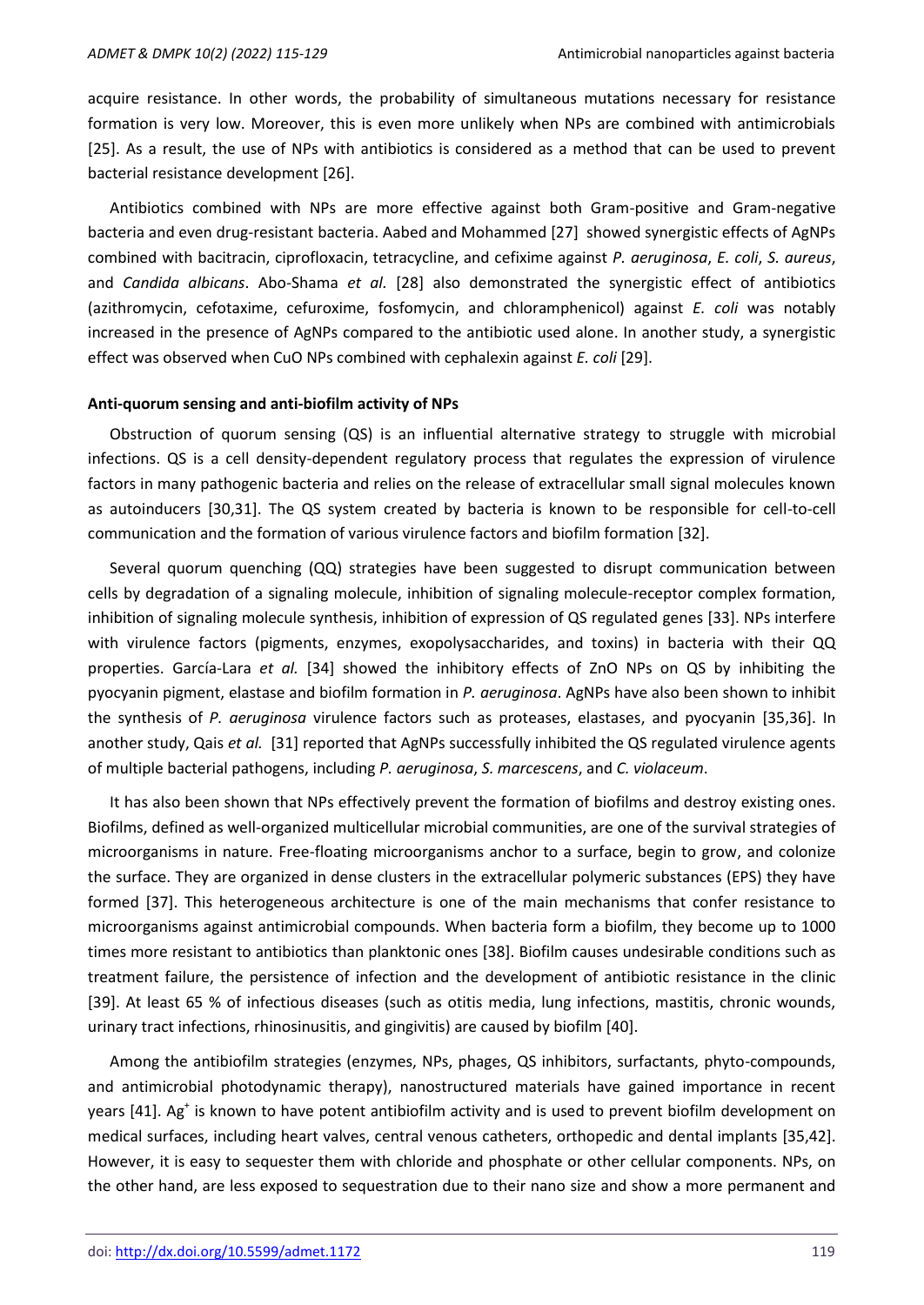effective antibiofilm effect. The high surface area to volume ratio, inert structure, customizable physical features such as size and shape, biocompatibility, bacteriostatic or bactericidal capabilities at extremely low concentrations are all advantages of NPs for antibiofilm applications [43]. Another advantage is that NPs are much smaller than 350 nm and can pass through biofilms. The interactions of NPs with bacteria and biofilms depend on their surface charge. Generally, positively charged NPs better penetrate biofilms [44]. This can be explained by the higher interaction of positively charged NPs with negatively charged biofilm structures (polysaccharide skeleton, proteins and DNA) and bacterial cell wall. Also, pointed and sharp triangular NPs have more vertices and ends than spherical and rod-shaped NPs, and therefore cause more damage to bacterial cells [45].

Different metallic and non-metallic NPs have been widely studied for their antibiofilm properties. The multifunctional properties of NPs make it an attractive way to enhance the effect of antimicrobial agents to control infections. Many types of NPs such as NiO [32], Ag [46], Au [47], Se, Te [48], Si [49] and AgCl-TiO<sub>2</sub> [50] block the mechanism of QS and thus hinder the formation of biofilm. ZnO and TiO<sub>2</sub> NPs inhibit methicillin-resistant *S. aureus* biofilm formation [51]. AgNPs synthesized by *Solibacillus isronensis* was shown to exert antibiofilm activity against *E. coli* and *P. aeruginosa* [52]. TiO<sub>2</sub> nanocomposites are frequently used for surface, dental and orthopedic implant coatings [53]. The combination of AgNPs and curcumin was also found to be effective in inhibiting biofilm formation and destroying established mature biofilm [54]. Araujo *et al.* (2020) [55] studied the antimicrobial and antibiofilm effects of colloidal nanocarrier FeO NPs coated with chitosan containing chlorhexidine on *C. glabrata* and *Enterococcus faecalis* associated with oral diseases. It was reported that AuNPs coated with the antimicrobial peptide indolicidin inhibited biofilm formation [56]. Chitosan-coated FeO NPs were reported to inhibit biofilm formation in *S. aureus* [57]. When a cationic antimicrobial peptide polymyxin B was conjugated on the AgNPs surface, polymyxin B capped AgNPs showed a 3-fold higher biofilm reduction than pure AgNPs [58]. Slomberg *et al.* [9] investigated the effectiveness of nitric oxide (NO) releasing silica NPs against Gramnegative *P. aeruginosa* and Gram-positive *S. aureus* biofilms, taking into account particle size and shape. They showed that particles with reduced size and increased aspect ratio released better NO and were more effective against *P. aeruginosa* and *S. aureus* biofilms, and Gram-negative strains were more sensitive to NO. They also showed that rod-like particles were more effective than spherical particles in delivering NO and inducing greater antibacterial action across the biofilm.

# **Biomedical applications of NPs**

Contributing to many areas of our lives, nanotechnology has also proven to have an important potential in the field of biomedicine, and as summarized in Table 1, it has recently been used more widely. In order to prevent bacterial adhesion and biofilm formation, nano-engineering materials are developed by making surface modifications on implants and medical devices. Medical implants and devices as next-generation nanomaterials are non-expensive and biocompatible.

Antibacterial film-based composite materials enable different uses, such as implant or catheter coatings and wound dressings. When designing composite films, natural polymers such as cellulose and collagen are more preferred due to their biocompatibility. On the other hand, synthetic polymers including polyethylene, polycaprolactone, and polyurethane are used in the production of antibacterial composite films due to their durability and ease of processing [59].

There are many studies on NP-containing materials developed with antibacterial properties. The association of AgNPs with polyethylene typically reduces the wear of the polymer surface and increases the antibacterial properties of the polymer [60]. Nanocomposites consisting of a mixture of AgNPs and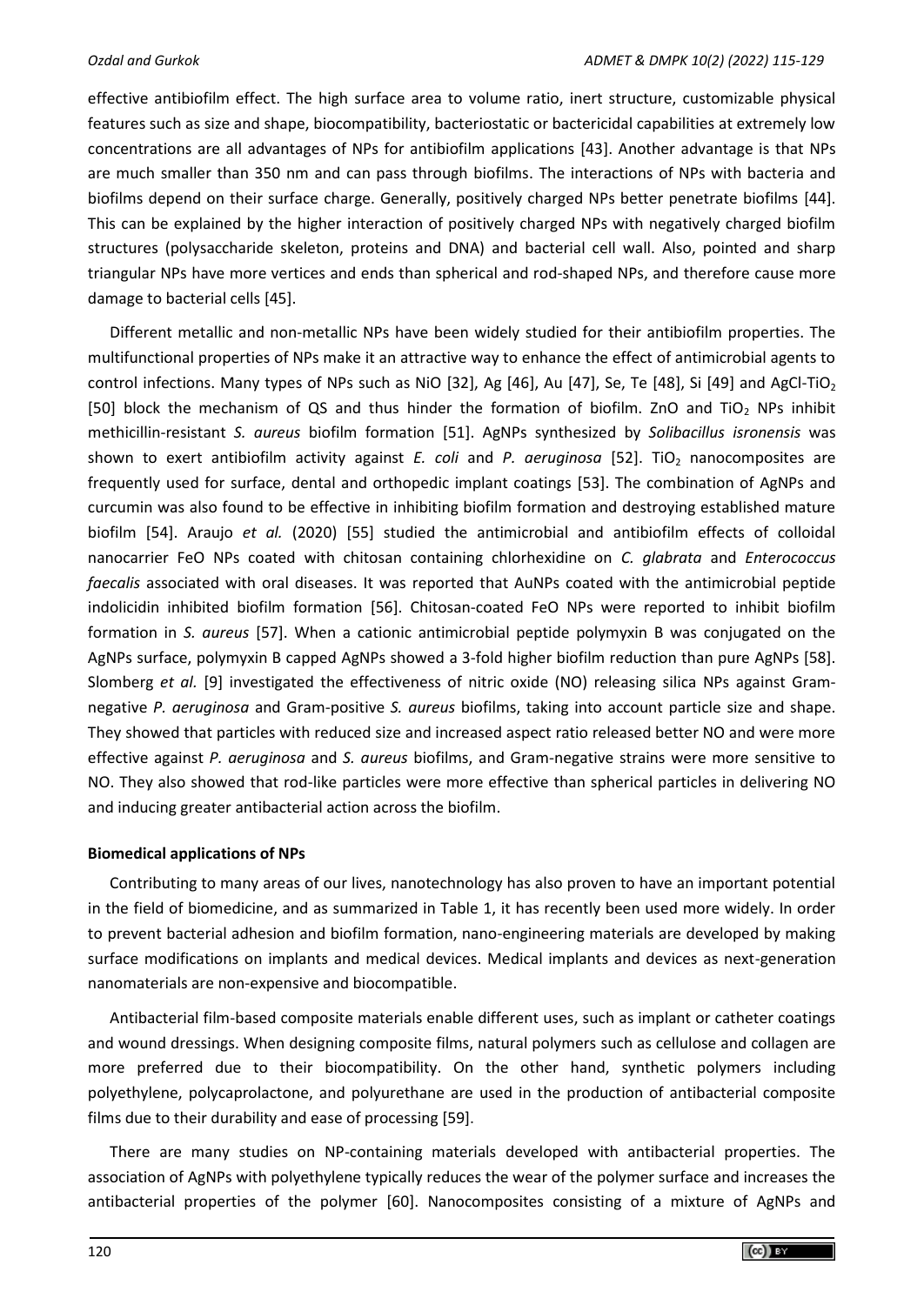polyethylene can be used as agents with antimicrobial and antibiofilm inhibitory potential in the food and health fields [61]. Kim *et al.* [62] produced injectable AgNP/methylcellulose nanocomposite hydrogel for topical antimicrobial applications that can be used on burn wounds. It has been reported that a variety of antibacterial nanocomposites such as β-chitin/ZnO NPs [63], poly(vinyl alcohol)/ZnO [64], and collagendextran-ZnO-NPs [65] can be used to heal infected wounds. Kharaghani *et al.* [66] developed antibacterial contact lenses containing polyvinyl alcohol (PVA) AgNPs and CuNPs.

| <b>Biomaterials</b>                           | <b>Potential applications</b> | <b>Bacteria</b>                 | Reference |
|-----------------------------------------------|-------------------------------|---------------------------------|-----------|
| Cotton/silk fabrics containing                | Antimicrobial                 | P. aeruginosa                   | $[67]$    |
| reduced graphene oxide (RGO) and              | protective medical            | E. coli                         |           |
| Ag/Cu NPs                                     | textiles                      | S. aureus                       |           |
| Polyvinyl alcohol containing Ag/Cu            | Antibacterial contact         | S. aureus                       | $[66]$    |
| <b>NPs</b>                                    | lenses                        | P. aeruginosa                   |           |
| Lysozyme-coated AuNPs in                      | Diabetic wound healing        | S. aureus                       | [68]      |
| combination with the $\beta$ -lactam          |                               | Acinetobacter calcoaceticus     |           |
|                                               |                               | P. aeruginosa                   |           |
|                                               |                               | E. coli                         |           |
|                                               |                               | Klebsiella pneumoniae           |           |
|                                               |                               | Bacillus subtilis, B. cereus    |           |
| Keratin containing AgNPs                      | Skin wound healing            | E. coli                         | $[69]$    |
|                                               | and tissue recovery           | S. aureus                       |           |
| AgNPs-loaded bacterial cellulose              | Moist wound-healing           | S. aureus                       | $[70]$    |
| hydrogels                                     | hydrogels                     | P. aeruginosa                   |           |
| Colloidal NPs (ZnO, CuO, TiO <sub>2</sub> Ag) | Antiseptic                    | S. mutans                       | $[71]$    |
|                                               | mouthwashes                   | Streptococcus sangius           |           |
| Dextran/CeO <sub>2</sub> NPs                  | Against implant               | P. aeruginosa                   | $[72]$    |
|                                               | infections                    | S. epidermidis                  |           |
| Collagen conjugated with AgNP                 | Repairing of infected<br>bone | Vancomycin-resistant S. aureus  | $[73]$    |
| AgNPs with alginate-nano                      | Potential candidate for       | S. aureus                       | $[74]$    |
| hydroxyapatite                                | bone tissue repair and        |                                 |           |
|                                               | regeneration                  |                                 |           |
| Ag-ZnO@ carboxymethyl                         | Nursing care for              | S. aureus                       | $[75]$    |
| cellulose/K-carrageenan/graphene              | diabetic foot ulcers          | E. coli                         |           |
| oxide/konjac glucomannan                      |                               |                                 |           |
| hydrogel                                      |                               |                                 |           |
| Collagen - chondroitin sulfate -              | Oral cavity lesions           | Fusobacterium nucleatum         | $[76]$    |
| fibronectin - AgNPs                           | repair                        | Porphyromonas gingivalis        |           |
| Pyrolytic carbon coated with AgNP             | Antibacterial artificial      | <b>MRSA</b>                     | $[77]$    |
|                                               | heart valve                   | S. pyogenes                     |           |
|                                               |                               | E. coli                         |           |
|                                               |                               | K. pneumoniae                   |           |
|                                               |                               | P. aeruginosa, Proteus vulgaris |           |
| Face mask coated with colloidal               | Antimicrobial face            | S. aureus                       | $[78]$    |
| AgNPs                                         | masks                         | E. coli                         |           |

**Table 1.** Different nanomaterials used in biomedical fields with antibacterial properties

#### **Nanoparticles as antimicrobial agent in NP-drug conjugate system**

NPs can be engineered and combined with other antimicrobial agents and they gain greater functionality in combating resistant microorganisms. Due to the chemical properties of nanoparticles, they allow long-term binding to the target site of antibiotics and protection from enzymes. Therefore, higher antibiotic requirements are avoided. It is important to create antibiotic nanoparticle conjugates to prevent multidrug-resistant pathogenic microbial infections.

The preparation of conjugated NPs is based on physical (hydrophobic, host-guest, and electrostatic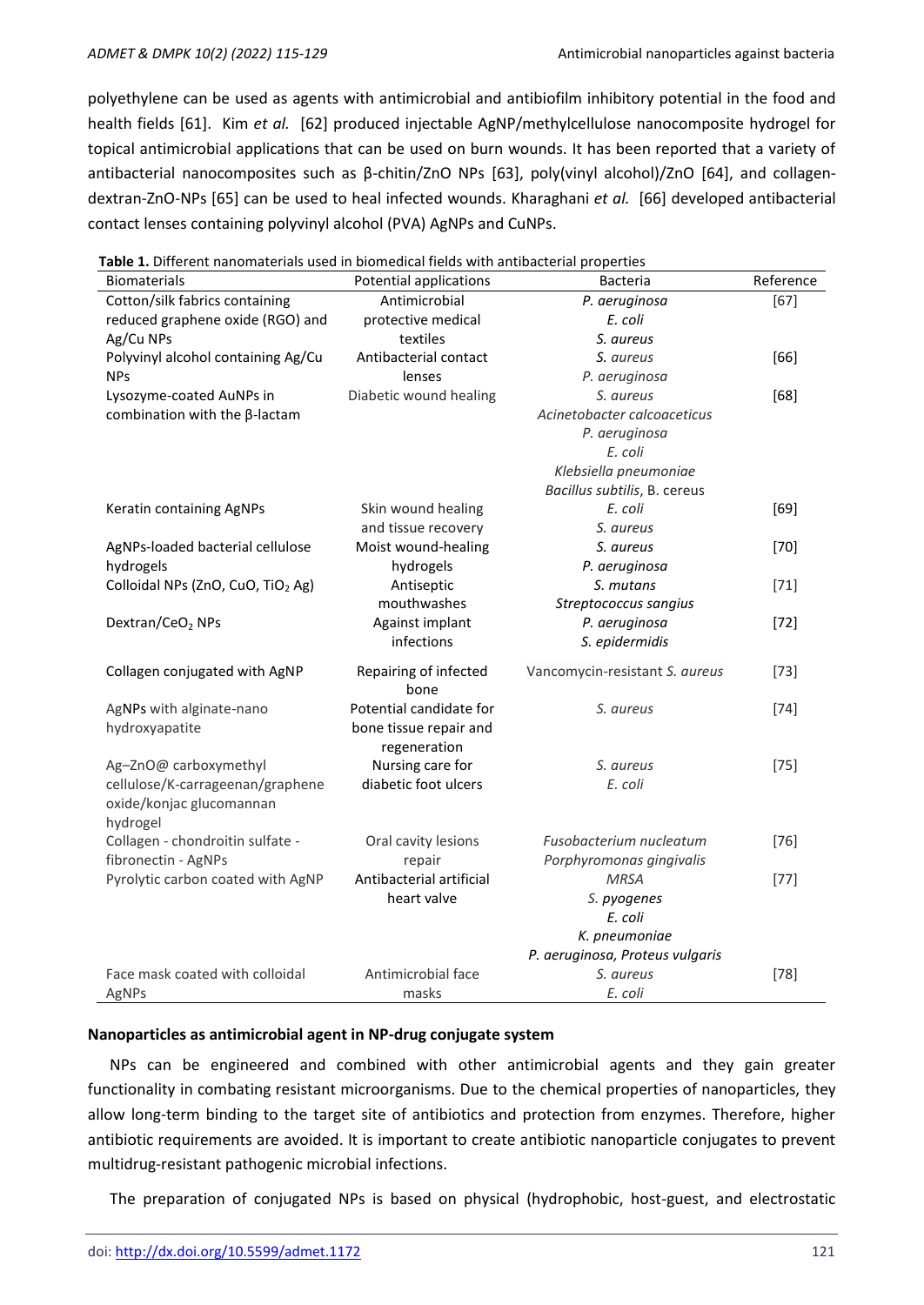interactions) and chemical interactions (with amine, trans-cyclooctene, hydrazide, isothiocyanate, sulfhydryl, azide groups of drug) [79-81]. Related possible pathways of some antibacterial nanoparticledrug conjugate formations are presented below.

- The nanoparticle antibiotic combination provides great benefits in the solubility of poorly soluble drugs, drug half-life, systemic circulation, and drug release.
- The negative charge of peptidoglycan layer, lipopolysaccharides, and teichoic acid promotes adhesion of NPs and makes bacteria more sensitive to antimicrobial therapy.
- Hydrogenation of NPs increases the stability of NPs and impairs their function by binding to the negatively charged surface of the bacterial cell.
- By binding to the proteins in the bacterial cell membrane, the NPs increase the permeability and more antibiotics are passed into the bacterial cell. The active surface of NPs causes membrane damage, disrupts protein−protein interactions and metabolic disorders in cells.
- NPs interact with sulfhydryl (-SH) groups in the cell wall to form R-S-S-R bonds and inhibit respiration resulting in cell death. When NPs enter bacteria, they can affect cell membrane functions (permeability, respiration).

Since multiple simultaneous mutations are required in the same microorganism, antimicrobial resistance is unlikely to develop if antibiotics are combined with NPs. There are still many unexplored conjugates. Therefore, new antimicrobials are waiting to be discovered.

# **Pharmacology and Toxicity of Nanoparticles**

The pharmacokinetics of NPs depends on various factors such as physicochemical properties (morphology, composition, size, charge, etc.), route of exposure (topical, intramuscular, intradermal, parenteral and subcutaneous), dosage, and animal species. Absorption of AuNP, AgNP or TiO<sub>2</sub> NPs is usually low by the oral, dermal or pulmonary route. Inhalational absorption of AuNPs ranges from 0.06% to 5.5% and oral absorption is about 0.01–5% for AuNPs, 1–4.2% for AgNPs, and 0.01–0.05% for TiO<sub>2</sub> NPs depending on the size [82-83]. Excessive accumulation of NPs in the target tissue is generally desired for therapeutic effects, and conversely, high levels of distribution or accumulation to non-target tissues can result in undesirable toxicity. Further research is needed to understand better the pathway and dose differences in the pharmacokinetics of NPs.

Contrary to the positive aspects of nanoparticles, they can cause adverse effects on living things. Nanoparticles have found use in many industrial areas such as food, cosmetics, medicine, textiles, and automotive with their extraordinary physicochemical properties. In parallel with their increasing use in daily life, humans are constantly exposed to nanoparticles by inhalation, oral, dermal contact, and intravenous injection routes and NPs can pose a potential threat in long-term exposures.

The interaction of NPs with body tissues and thus their toxic effect has not yet been fully elucidated. It is predicted that NPs may have varying effects according to their type and physicochemical properties, exposure route, dose and time, and type of the cell line [84]. The toxicity of Ag NPs has been extensively studied in vitro and Ag NPs have been demonstrated to be more harmful to cell lines than other metal NPs [85]. It has been observed that as the size of the NP increase, the adverse health effects also increase [86]. NPs injected intravenously can deposit in the colon, liver, spleen, and lymphatic system [87]. Inhalation of NPs might cause cytotoxicity in the lung [88].

Once in the body, NPs can easily enter bloodstream due to their small size and be transported to other parts of the body, such as the lungs, liver, kidneys, and reproductive organs. Here, they can accumulate and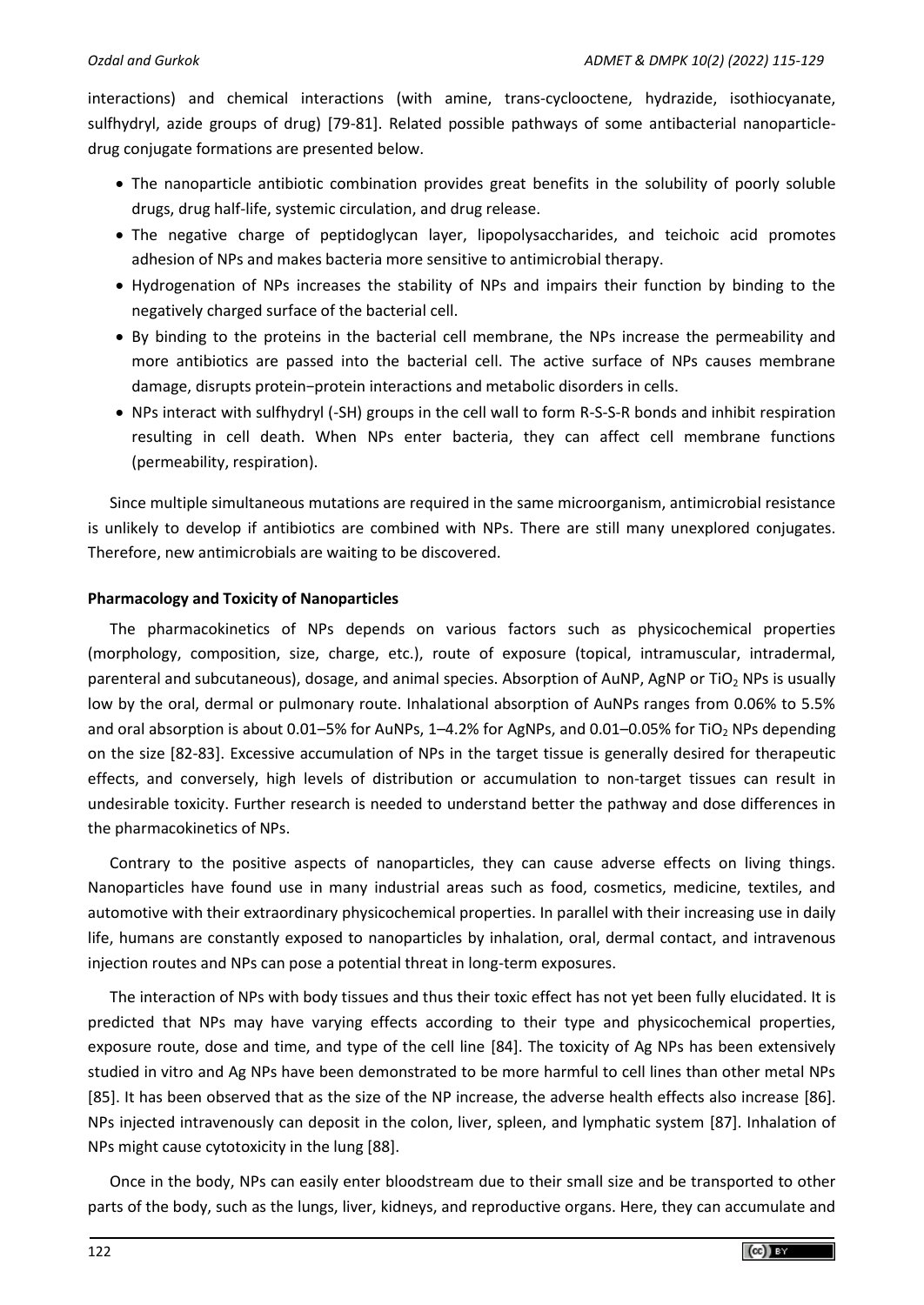interact with tissues leading cytotoxicity and dysfunction of the organs. Moreover, due to their very small size, NPs can even cross the blood-brain barrier and cause neurotoxicity [89]. Another concern of using the antimicrobial properties of NPs is the possibility that they can cause the death of beneficial human microflora.

NPs are known to be cytotoxic, carcinogenic, genotoxic, apoptosis inducer, and cell proliferation inhibitor [90]. Negative effects caused by NPs in living things usually occur by the destruction of cell membranes and organelles [91] or by binding to biomacromolecules and changing their structures and functions [92].

The toxicity of NPs has been recognized by numerous in vivo studies. Repeated 28‐day oral exposure of albino Wistar rats to magnesium oxide (MgO) NPs caused damage to DNA, chromosomes, proteins and enzymes, redox balance and increased hepatic enzyme concentration in blood [93]. It has been reported in a study with rats that oxidative stress caused by CuO NP interacts with cell components and induces hepatotoxicity and nephrotoxicity [94]. Ag-NPs and  $TiO<sub>2</sub>$ -NPs affect the central nervous system and cause neuroinflammation by inducing glial cell activation to release proinflammatory cytokines and produce ROS and nitric oxide [89]. Cytotoxic effects of AgNPs on osteoclasts and osteoblasts, the cardiovascular and respiratory systems, DNA, and embryo development abnormalities, have been studied. NPs can also cause hemolysis and disrupt the blood coagulating mechanisms [68].

Since the side effects of NPs are not fully understood, their use in clinical applications is limited and more studies are needed to benefit from NPs more effectively. Clarifying the toxicity of NPs with detailed in vivo and clinical studies will pave the way for the routine use of NPs in combating infections caused by multi-drug resistant bacteria. To reduce the harmful effects of NPs on organisms, there are different approaches, such as the use of antioxidants. The beneficial effects of using antioxidant substances have been reported, especially in toxicities associated with NP-induced oxidative stress formation [95]. In addition, proper adjustment of the threshold dose and exposure time that inhibit cell viability is vital for the safe delivery of NPs.

#### **Conclusions**

Nanotechnology offers alternative sources to antibiotics. In order to struggle the infections by bacteria, nanoparticles exhibit multiple features such as inhibition of biofilms and/or increased intracellular accumulation of NPs. The nanotechnological intervention provides new possibilities for the development of new therapeutic drug candidates to control the QS-regulated virulence profile, biofilm formation, and drug resistance profile. When nanoparticles are used together with appropriate antibiotics against pathogens, they reduce the amount of antibiotics to be applied, minimizing both the possibility of resistance development and toxicity. This synergistic effect of nanoparticles with antibiotics can be used against pathogenic bacteria in the near future. Recent advances in nanotechnology have enabled the synthesis of new nanomaterials with multifunctional antimicrobial properties. When nanoparticles are embedded/loaded/coated into/on different materials, they can be used in a variety of applications, from antimicrobial synthetic textiles to biomedical and surgical equipment. Biopolymer-based nanomaterials allow the development of many medicinal products due to their advantages, such as increased biocompatibility and biodegradability. In the light of increasing research in the field of nanomedicine, new uses of antibacterial nanoparticles will be revealed.

**Conflict of interest***: The authors declare no conflict of interest.*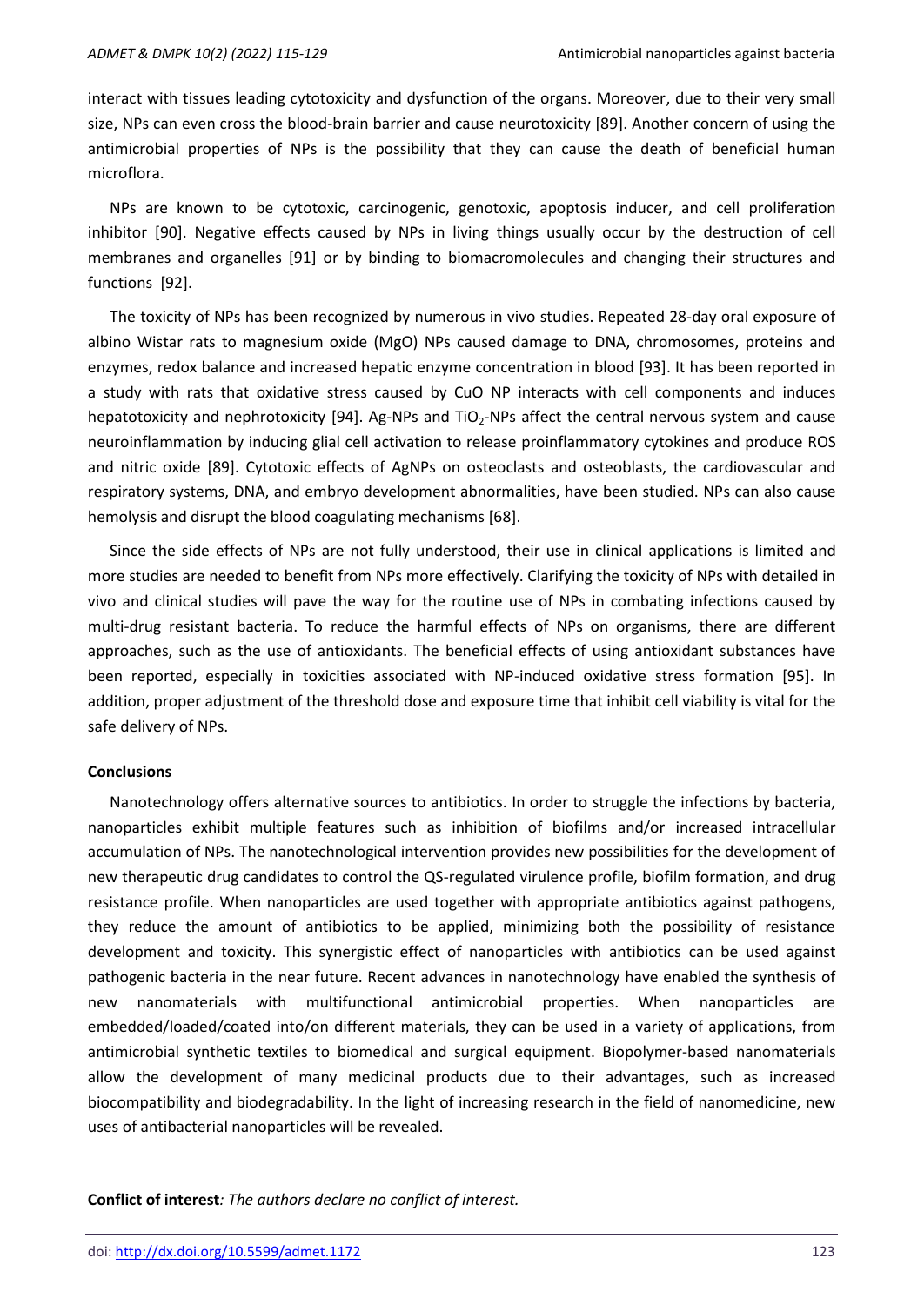# **References**

- [1] T. Çakıcı, M. Özdal, M. Kundakcı, R. Kayalı. ZnSe and CuSe NP's by microbial green synthesis method and comparison of I-V characteristics of Au/ZnSe/p-Si/Al and Au/CuSe/p-Si/Al structures. *Mater. Sci. Semicond. Process.* **103** (2019) 104610. [https://doi.org/10.1016/j.mssp.2019.104610.](https://doi.org/10.1016/j.mssp.2019.104610)
- [2] S. Gurkok, M. Ozdal. Production of Zinc Selenide Nanoparticles (ZnSe-NPs) via Microbial Green Synthesis and Their Antibacterial Activities, in *World Congress on Applied Nanotechnology*, 2021, pp. 102–105.
- [3] M. Makowski, Í.C. Silva, C.P. Do Amaral, S. Gonçalves, N.C. Santos. Advances in lipid and metal nanoparticles for antimicrobial peptide delivery. *Pharmaceutics* **11** (2019) 11. [https://doi.org/-](https://doi.org/10.3390/pharmaceutics11110588) [10.3390/pharmaceutics11110588.](https://doi.org/10.3390/pharmaceutics11110588)
- [4] M. Gautham, N. Spicer, S. Chatterjee, C. Goodman. What are the challenges for antibiotic stewardship at the community level? An analysis of the drivers of antibiotic provision by informal healthcare providers in rural India. *Soc. Sci. Med.* **275** (2021) 113813. [https://doi.org/10.1016/](https://doi.org/10.1016/j.socscimed.2021.113813) [j.socscimed.2021.113813.](https://doi.org/10.1016/j.socscimed.2021.113813)
- [5] M. Hutchings, A. Truman, B. Wilkinson. Antibiotics: past, present and future. *Curr. Opin. Microbiol.*. **51** (2019) 72–80. [https://doi.org/10.1016/j.mib.2019.10.008.](https://doi.org/10.1016/j.mib.2019.10.008)
- [6] H.A. Hemeg. Nanomaterials for alternative antibacterial therapy. *Int. J. Nanomedicine*. **12** (2017) 8211–8225. [https://doi.org/10.2147/IJN.S132163.](https://doi.org/10.2147/IJN.S132163)
- [7] P.V. Baptista, M.P. McCusker, A. Carvalho, D.A. Ferreira, M. Mohan, M. Martins, A.R. Fernandes. Nano-strategies to fight multidrug resistant bacteria-"A Battle of the Titans". *Front. Microbiol.* **9** (2018) 1–26. [https://doi.org/10.3389/fmicb.2018.01441.](https://doi.org/10.3389/fmicb.2018.01441)
- [8] R. Shanmuganathan, D. MubarakAli, D. Prabakar, H. Muthukumar, N. Thajuddin, S.S. Kumar, A. Pugazhendhi. An enhancement of antimicrobial efficacy of biogenic and ceftriaxone-conjugated silver nanoparticles: green approach. *Environ. Sci. Pollut. Res.* **25** (2018) 10362–10370. [https://doi.org/-](https://doi.org/10.1007/s11356-017-9367-9) [10.1007/s11356-017-9367-9.](https://doi.org/10.1007/s11356-017-9367-9)
- [9] D.L. Slomberg, Y. Lu, A.D. Broadnax, R.A. Hunter, A.W. Carpenter, M.H. Schoenfisch. Role of size and shape on biofilm eradication for nitric oxide-releasing silica nanoparticles. *ACS Appl. Mater. Interfaces*. **5** (2013) 9322–9329. [https://doi.org/10.1021/am402618w.](https://doi.org/10.1021/am402618w)
- [10] S. Pal, Y.K. Tak, J. M. Song. Does the antibacterial activity of silver nanoparticles depend on the shape of the nanoparticle? A study of the gram-negative bacterium *Escherichia coli*. *Appl. Environ. Microbiol.* **73** (2007) 1712–1720. [https://doi.org/10.1128/AEM.02218-06.](https://doi.org/10.1128/AEM.02218-06)
- [11] S. Ramanathan, S. C. B. Gopinath, P. Anbu, T. Lakshmipriya, F. H. Kasim, C. G. Lee. Eco-friendly synthesis of *Solanum trilobatum* extract-capped silver nanoparticles is compatible with good antimicrobial activities. *J. Mol. Struct.* **1160** (2018) 80–91. [https://doi.org/10.1016/j.molstruc.-](https://doi.org/10.1016/j.molstruc.2018.01.056) [2018.01.056.](https://doi.org/10.1016/j.molstruc.2018.01.056)
- [12] Y.H. Leung, X. Xu, A.P.Y. Ma, F. Liu, A.M.C. Ng, Z. Shen, L.A. Gethings, M.Y. Guo, A.B. Djurišić, P.K.H. Lee, H.K. Lee, W.K. Chan, F.C.C. Leung . Toxicity of ZnO and TiO2 to Escherichia coli cells. Sci. Rep. 6 (2016) 1–13. [https://doi.org/10.1038/srep35243.](https://doi.org/10.1038/srep35243)
- [13] Y. Cui, Y. Zhao, Y. Tian, W. Zhang, X. Lü, X. Jiang. The molecular mechanism of action of bactericidal gold nanoparticles on *Escherichia coli. Biomaterials* **33** (2012) 2327–2333. [https://doi.org/10.1016/](https://doi.org/10.1016/j.biomaterials.2011.11.057) [j.biomaterials.2011.11.057.](https://doi.org/10.1016/j.biomaterials.2011.11.057)
- [14] I. Sondi, B. Salopek-Sondi. Silver nanoparticles as antimicrobial agent: A case study on *E. coli* as a model for Gram-negative bacteria. *J. Colloid Interface Sci.* **275** (2004) 177–182. [https://doi.org/10.1016/j.jcis.2004.02.012.](https://doi.org/10.1016/j.jcis.2004.02.012)
- [15] C.-N. Lok, C.-M. Ho, R. Chen, Q.-Y. He, W.-Y. Yu, H. Sun, P.K.-H. Tam, J.-F. Chiu, C.-M. Che. Proteomic analysis of the mode of antibacterial action of silver nanoparticles. *J. Proteome Res.* **5** (2006) 916– 924. [https://doi.org/10.1021/pr0504079.](https://doi.org/10.1021/pr0504079)
- [16] S. Tang, J. Zheng. Antibacterial Activity of Silver Nanoparticles: Structural Effects. *Adv. Healthc. Mater.* **7** (2018) 1–10. [https://doi.org/10.1002/adhm.201701503.](https://doi.org/10.1002/adhm.201701503)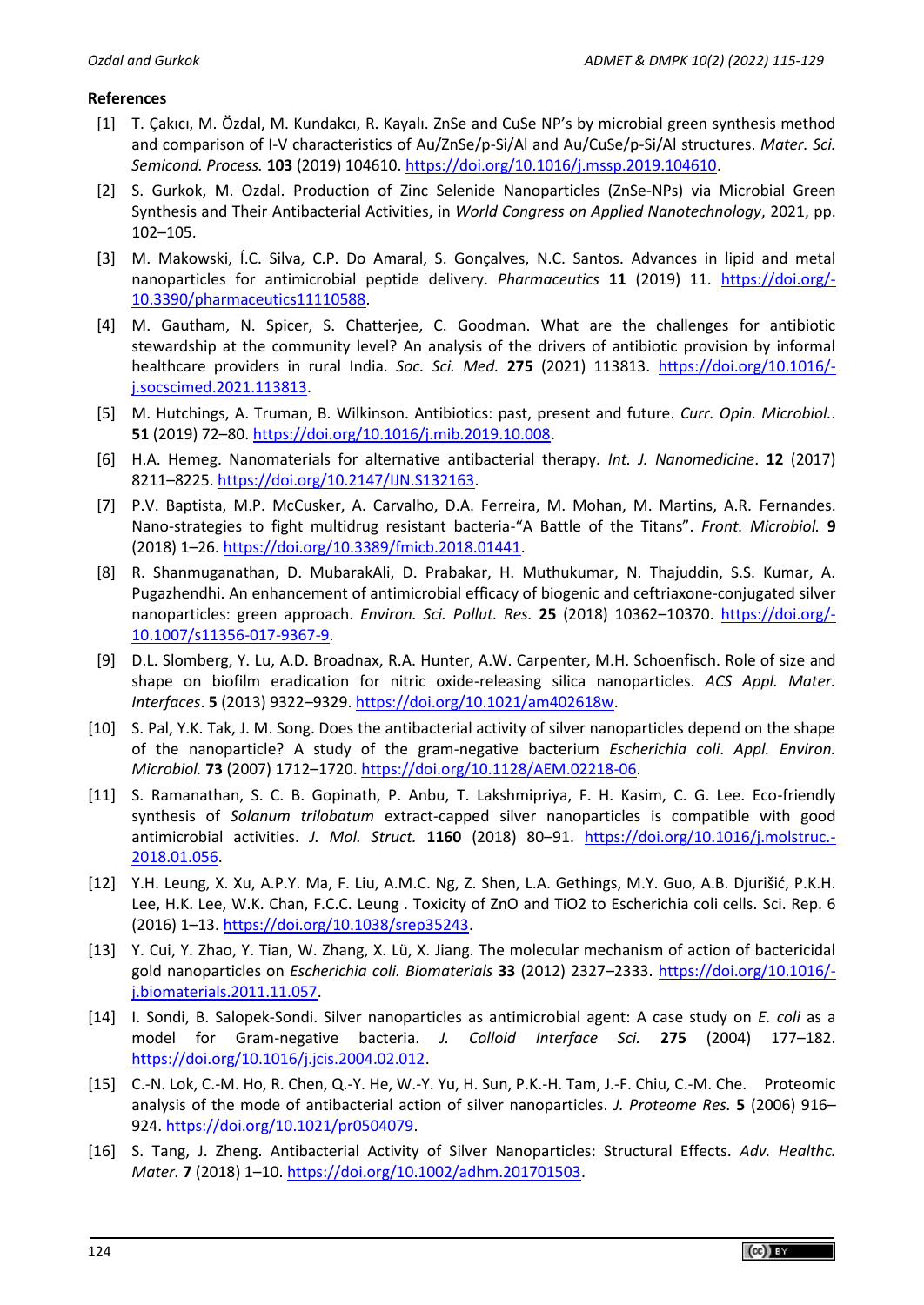- [17] Y. Yakabe, T. Sano, H. Ushio, T. Yasunaga. Kinetic studies of the interaction between silver ion and deoxyribonucleic acid. *Chem. Lett.* **9** (1980) 373-376.
- [18] A. Ahmad, Y. Wei, F. Syed, K. Tahir, A. U. Rehman, A. Khan, S. Ullah, Q. Yuan. The effects of bacteriananoparticles interface on the antibacterial activity of green synthesized silver nanoparticles. *Microb. Pathog.* **102** (2017) 133–142. [https://doi.org/10.1016/j.micpath.2016.11.030.](https://doi.org/10.1016/j.micpath.2016.11.030)
- [19] V. Pareek, R. Gupta, J. Panwar. Do physico-chemical properties of silver nanoparticles decide their interaction with biological media and bactericidal action? A review. *Mater. Sci. Eng. C*. **90** (2018) 739– 749. [https://doi.org/10.1016/j.msec.2018.04.093.](https://doi.org/10.1016/j.msec.2018.04.093)
- [20] S.Tiwari, S. B. Jamal, S. S. Hassan, P. Carvalho, S. Almeida, D. Barh, P. Ghosh, A. Silva, T. L. P. Castro, V. Azevedo. Two-Component Signal Transduction Systems of Pathogenic Bacteria As Targets for Antimicrobial Therapy: An Overview. *Front. Microbiol.* **8** (2017) 1–7. [https://doi.org/10.3389/fmicb.-](https://doi.org/10.3389/fmicb.2017.01878) [2017.01878.](https://doi.org/10.3389/fmicb.2017.01878)
- [21] S. Shrivastava, T. Bera, A. Roy, G. Singh, P. Ramachandrarao, D. Dash. Characterization of enhanced antibacterial effects of novel silver nanoparticles. *Nanotechnology*. **18** (2007) 22. [https://doi.org/-](https://doi.org/10.1088/0957-4484/18/22/225103) [10.1088/0957-4484/18/22/225103.](https://doi.org/10.1088/0957-4484/18/22/225103)
- [22] A. Kumar, A.K. Pandey, S.S. Singh, R. Shanker, A. Dhawan. Engineered ZnO and TiO2 nanoparticles induce oxidative stress and DNA damage leading to reduced viability of *Escherichia coli*. *Free Radic. Biol. Med.* 5**1** (2011) 1872–1881. [https://doi.org/10.1016/j.freeradbiomed.2011.08.025.](https://doi.org/10.1016/j.freeradbiomed.2011.08.025)
- [23] S. Manzoor, D. J. Bashir, K. Imtiyaz, M.M.A. Rizvi, I. Ahamad, T. Fatma, N.B. Agarwal, I. Arora, M. Samim. Biofabricated platinum nanoparticles: therapeutic evaluation as a potential nanodrug against breast cancer cells and drug-resistant bacteria. *RSC Adv.* 1**1** (2021) 24900–24916. [https://doi.org/-](https://doi.org/10.1039/d1ra03133c) [10.1039/d1ra03133c.](https://doi.org/10.1039/d1ra03133c)
- [24] M. Premanathan, K. Karthikeyan, K. Jeyasubramanian, G. Manivannan. Selective toxicity of ZnO nanoparticles toward Gram-positive bacteria and cancer cells by apoptosis through lipid peroxidation. *Nanomedicine Nanotechnology Biol. Med.* **7** (2011) 184–192. [https://doi.org/10.1016/](https://doi.org/10.1016/j.nano.2010.10.001) [j.nano.2010.10.001.](https://doi.org/10.1016/j.nano.2010.10.001)
- [25] N.Y. Lee, W. C. Ko, P.R. Hsueh. Nanoparticles in the treatment of infections caused by multidrugresistant organisms. *Front. Pharmacol.* **10** (2019) 1–10. [https://doi.org/10.3389/fphar.2019.01153.](https://doi.org/10.3389/fphar.2019.01153)
- [26] Y. Zhao, X. Jiang. Multiple strategies to activate gold nanoparticles as antibiotics. *Nanoscale* **5** (2013) 8340–8350. [https://doi.org/10.1039/c3nr01990j.](https://doi.org/10.1039/c3nr01990j)
- [27] K. Aabed, A. E. Mohammed. Synergistic and Antagonistic Effects of Biogenic Silver Nanoparticles in Combination With Antibiotics Against Some Pathogenic Microbes. *Front. Bioeng. Biotechnol.* **9** (2021) 1–14[. https://doi.org/10.3389/fbioe.2021.652362.](https://doi.org/10.3389/fbioe.2021.652362)
- [28] U.H. Abo-Shama, H. El-Gendy, W.S. Mousa, R.A. Hamouda, W.E. Yousuf, H.F. Hetta, E.E. Abdeen. Synergistic and antagonistic effects of metal nanoparticles in combination with antibiotics against some reference strains of pathogenic microorganisms. *Infect. Drug Resist.* **13** (2020) 351–362. [https://doi.org/10.2147/IDR.S234425.](https://doi.org/10.2147/IDR.S234425)
- [29] Y. Zhang, L. Wang, X. Xu, F. Li, Q. Wu. Combined systems of different antibiotics with nano-CuO against *Escherichia coli* and the mechanisms involved. *Nanomedicine* **13** (2018) 339–351. [https://doi.org/10.2217/nnm-2017-0290.](https://doi.org/10.2217/nnm-2017-0290)
- [30] F.A. Qais, M.S. Khan, I. Ahmad. Nanoparticles as quorum sensing inhibitor: Prospects and limitations. V. C. Kalia (Ed.), Biotechnological Applications of Quorum Sensing Inhibitors, Springer Singapore, Singapore (2018) 227-244. [https://doi.org/10.1007/978-981-10-9026-4\\_11.](https://doi.org/10.1007/978-981-10-9026-4_11)
- [31] F.A. Qais, A. Shafiq, I. Ahmad, F.M. Husain, R.A. Khan, I. Hassan. Green synthesis of silver nanoparticles using Carum copticum: Assessment of its quorum sensing and biofilm inhibitory potential against gram negative bacterial pathogens. *Microb. Pathog.* **144** (2020) 104172. [https://doi.org/10.1016/j.micpath.2020.104172.](https://doi.org/10.1016/j.micpath.2020.104172)
- [32] M. Maruthupandy, G.N. Rajivgandhi, F. Quero, W.J. Li. Anti-quorum sensing and anti-biofilm activity of nickel oxide nanoparticles against *Pseudomonas aeruginosa*. *J. Environ. Chem. Eng.* **8** (2020) 104533. [https://doi.org/10.1016/j.jece.2020.104533.](https://doi.org/10.1016/j.jece.2020.104533)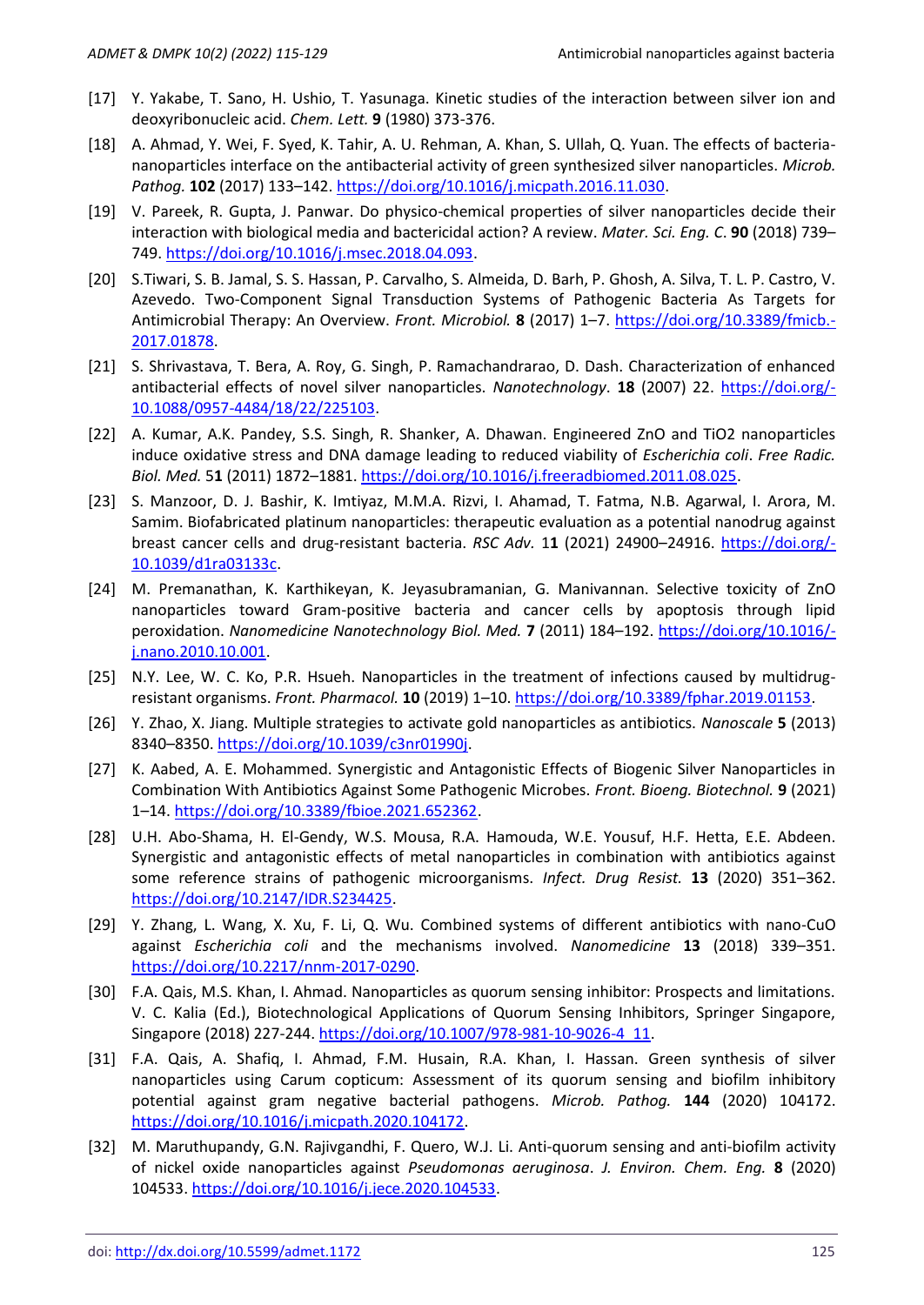- [33] S. Hayat, S. Muzammil, B. Aslam, M. H. Siddique, M. Saqalein, M. A. Nisar. Quorum quenching: Role of nanoparticles as signal jammers in Gram-negative bacteria. *Future Microbiol.* **14** (2019) 61–72. [https://doi.org/10.2217/fmb-2018-0257.](https://doi.org/10.2217/fmb-2018-0257)
- [34] B. Garcia-Lara, M.A. Saucedo-Mora, J.A. Roldan-Sanchez, Perez-B. Eretza, M. Ramasamy, J. Lee, R. Coria-Jimenez, M. Tapia, V. Varela-Guerrero, R. Garcia-Contreras. Inhibition of quorum-sensingdependent virulence factors and biofilm formation of clinical and environmental Pseudomonas aeruginosa strains by ZnO nanoparticles. *Lett. Appl. Microbiol.* **61** (2015) 299–305. [https://doi.org/10.1111/lam.12456.](https://doi.org/10.1111/lam.12456)
- [35] A.N. Coman, A. Mare, C. Tanase, E. Bud, A. Rusu. Silver-deposited nanoparticles on the titanium nanotubes surface as a promising antibacterial material into implants. *Metals* **11** (2021) 1–16. [https://doi.org/10.3390/met11010092.](https://doi.org/10.3390/met11010092)
- [36] S.G. Ali, M.A. Ansari, H.M. Khan, M. Jalal, A.A. Mahdi, S.S. Cameotra. Crataeva nurvala nanoparticles inhibit virulence factors and biofilm formation in clinical isolates of *Pseudomonas aeruginosa*. *J. Basic Microbiol.* **57** (2017) 193–203. [https://doi.org/10.1002/jobm.201600175.](https://doi.org/10.1002/jobm.201600175)
- [37] M.A. Rather, K. Gupta, M. Mandal. Microbial biofilm: formation, architecture, antibiotic resistance, and control strategies. *Brazilian J. Microbiol.* **52** (2021) 1701–1718. [https://doi.org/10.1007/s42770-](https://doi.org/10.1007/s42770-021-00624-x) [021-00624-x.](https://doi.org/10.1007/s42770-021-00624-x)
- [38] M.E. Olson, H. Ceri, D.W. Morck, A.G. Buret, R.R. Read. Biofilm bacteria: Formation and comparative susceptibility to antibiotics. *Can. J. Vet. Res.* **66** (2002) 86–92. PMID: 11989739.
- [39] Y. Zhao, L. Chen, Y. Wang, X. Song, K. Li, X. Yan, L. Yu, Z. He. Nanomaterial-based strategies in antimicrobial applications: Progress and perspectives. *Nano Res.* **14** (2021) 4417–4441. [https://doi.org/10.1007/s12274-021-3417-4.](https://doi.org/10.1007/s12274-021-3417-4)
- [40] L.K. Vestby, T. Grønseth, R. Simm, L.L. Nesse. Bacterial biofilm and its role in the pathogenesis of disease. *Antibiotics* **9** (2020) 59. [https://doi.org/10.3390/antibiotics9020059.](https://doi.org/10.3390/antibiotics9020059)
- [41] S. Qayyum, A. U. Khan. Nanoparticles: Vs. biofilms: A battle against another paradigm of antibiotic resistance. *MedChem Comm.* **7** (2016) 1479–1498[. https://doi.org/10.1039/c6md00124f.](https://doi.org/10.1039/c6md00124f)
- [42] K. Wu, Y. Yang, Y. Zhang, J. Deng, C. Lin. Antimicrobial activity and cytocompatibility of silver nanoparticles coated catheters via a biomimetic surface functionalization strategy. *Int. J. Nanomedicine* 1**0** (2015) 7241–7252. [https://doi.org/10.2147/IJN.S92307.](https://doi.org/10.2147/IJN.S92307)
- [43] P. Singh, S. Pandit, C. Jers, A. S. Joshi, J. Garnæs, I. Mijakovic. Silver nanoparticles produced from Cedecea sp. exhibit antibiofilm activity and remarkable stability. *Sci. Rep.* **11** (2021) 1–13. [https://doi.org/10.1038/s41598-021-92006-4.](https://doi.org/10.1038/s41598-021-92006-4)
- [44] J. Wu, F. Li, X. Hu, J. Lu, X. Sun, J. Gao, D. Ling. Responsive Assembly of Silver Nanoclusters with a Biofilm Locally Amplified Bactericidal Effect to Enhance Treatments against Multi-Drug-Resistant Bacterial Infections. *ACS Cent. Sci.* **5** (2019) 1366–1376[. https://doi.org/10.1021/acscentsci.9b00359.](https://doi.org/10.1021/acscentsci.9b00359)
- [45] J.M.V. Makabenta, A. Nabawy, C.H. Li, S. Schmidt-Malan, R. Patel, V.M. Rotello. Nanomaterial-based therapeutics for antibiotic-resistant bacterial infections. *Nat. Rev. Microbiol.* **19** (2021) 23–36. [https://doi.org/10.1038/s41579-020-0420-1.](https://doi.org/10.1038/s41579-020-0420-1)
- [46] S. Shah, S. Gaikwad, S. Nagar, S. Kulshrestha, V. Vaidya, N. Nawani, S.Pawar. Biofilm inhibition and anti-quorum sensing activity of phytosynthesized silver nanoparticles against the nosocomial pathogen *Pseudomonas aeruginosa*. *Biofouling* **35** (2019) 34–49. [https://doi.org/10.1080/08927014-](https://doi.org/10.1080/08927014.2018.1563686) [.2018.1563686.](https://doi.org/10.1080/08927014.2018.1563686)
- [47] S. Samanta, B.R. Singh, A. Adholeya. Intracellular Synthesis of Gold Nanoparticles Using an Ectomycorrhizal Strain EM-1083 of Laccaria fraterna and Its Nanoanti-quorum Sensing Potential Against *Pseudomonas aeruginosa*. *Indian J. Microbiol.* **57** (2017) 448–460. [https://doi.org/10.1007/](https://doi.org/10.1007/s12088-017-0662-4) [s12088-017-0662-4.](https://doi.org/10.1007/s12088-017-0662-4)
- [48] B. Gómez-Gómez, L. Arregui, S. Serrano, A. Santos, T. Pérez-Corona, Y. Madrid. Selenium and tellurium-based nanoparticles as interfering factors in quorum sensing-regulated processes: violacein production and bacterial biofilm formation. *Metallomics* **11** (2019) 1104–1114. [https://doi.org/-](https://doi.org/10.1039/c9mt00044e) [10.1039/c9mt00044e.](https://doi.org/10.1039/c9mt00044e)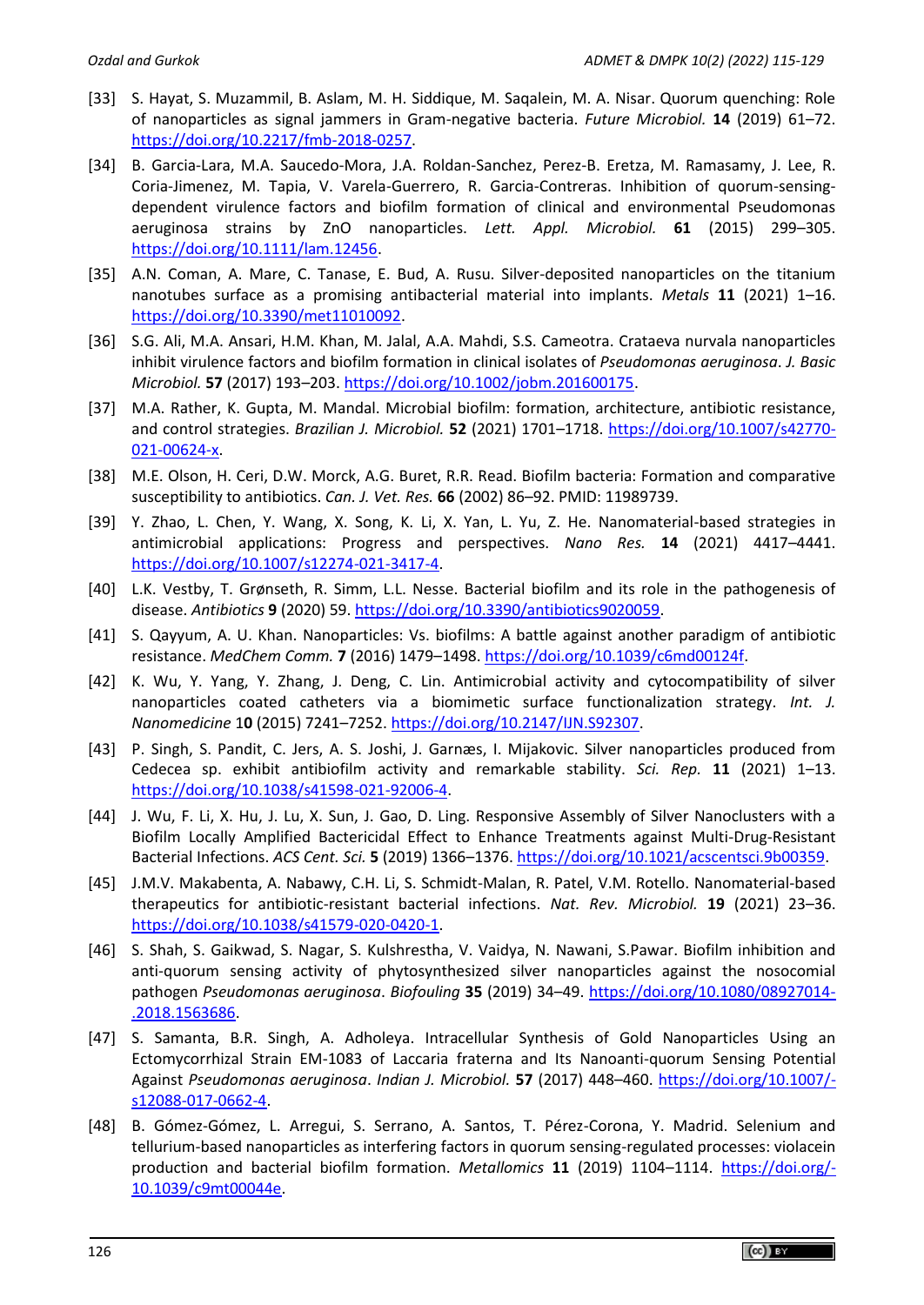- [49] K.P. Miller, L. Wang, Y.P. Chen, P.J. Pellechia, B.C. Benicewicz, A.W. Decho. Engineering nanoparticles to silence bacterial communication. *Front. Microbiol.* **6** (2015) 1–7. [https://doi.org/-](https://doi.org/10.3389/fmicb.2015.00189) [10.3389/fmicb.2015.00189.](https://doi.org/10.3389/fmicb.2015.00189)
- [50] K. Naik, M. Kowshik. Anti-quorum sensing activity of AgCl-TiO2 nanoparticles with potential use as active food packaging material. *J. Appl. Microbiol.* **117** (2014) 972–983. [https://doi.org/10.1111/](https://doi.org/10.1111/jam.12589) [jam.12589.](https://doi.org/10.1111/jam.12589)
- [51] A. Jesline, N.P. John, P. M. Narayanan, C. Vani, S. Murugan. Antimicrobial activity of zinc and titanium dioxide nanoparticles against biofilm-producing methicillin-resistant *Staphylococcus aureus*. *Appl. Nanosci.* **5** (2015) 157–162[. https://doi.org/10.1007/s13204-014-0301-x.](https://doi.org/10.1007/s13204-014-0301-x)
- [52] P. Singh, S. Pandit, V.R.S.S. Mokkapati, J. Garnæs, I. Mijaković. A sustainable approach for the green synthesis of silver nanoparticles from *Solibacillus isronensis* sp.and their application in biofilm inhibition. *Molecules* **25** (2020) 2783. [https://doi.org/10.3390/molecules25122783.](https://doi.org/10.3390/molecules25122783)
- [53] V. Kumaravel, K.M. Nair, S. Mathew, J. Bartlett, J. E. Kennedy, H.G. Manning, B.J. Whelan, N.S. Leyland, S.C. Pillai. Antimicrobial TiO2 nanocomposite coatings for surfaces, dental and orthopaedic implants. *Chem. Eng. J.* **416** (2021) 129071[. https://doi.org/10.1016/j.cej.2021.129071.](https://doi.org/10.1016/j.cej.2021.129071)
- [54] C.Y. Loo, R. Rohanizadeh, P.M. Young, D. Traini, R. Cavaliere, C. Whitchurch, W.-H. Lee. Combination of silver nanoparticles and curcumin nanoparticles for enhanced anti-biofilm activities. *J. Agric. Food Chem.* **64** (2016) 2513–2522. [https://doi.org/10.1021/acs.jafc.5b04559.](https://doi.org/10.1021/acs.jafc.5b04559)
- [55] H.C. Araujo, A.C.G. da Silva, L.I. Paião, M.K.W. Magario, S.C.T. Frasnelli, S.H.P. Oliveira, J.P. Pessan, D.R. Monteiro. Antimicrobial, antibiofilm and cytotoxic effects of a colloidal nanocarrier composed by chitosan-coated iron oxide nanoparticles loaded with chlorhexidine. *J. Dent.* **101** (2020) 103453. [https://doi.org/10.1016/j.jdent.2020.103453.](https://doi.org/10.1016/j.jdent.2020.103453)
- [56] E. de Alteriis, A. Falanga, S. Galdiero, M. Guida, V. Maselli, E. Galdiero. Genotoxicity of gold nanoparticles functionalized with indolicidin towards *Saccharomyces cerevisiae*. *J. Environ. Sci.* 6**6** (2018) 138–145[. https://doi.org/10.1016/j.jes.2017.04.034.](https://doi.org/10.1016/j.jes.2017.04.034)
- [57] S. F. Shi, J. F. Jia, X. K. Guo, Y. P. Zhao, D. S. Chen, Y. Y. Guo, X. L. Zhang. Reduced *Staphylococcus aureus* biofilm formation in the presence of chitosan-coated iron oxide nanoparticles. *Int. J. Nanomedicine* **11** (2016) 6499–6506. [https://doi.org/10.2147/IJN.S41371.](https://doi.org/10.2147/IJN.S41371)
- [58] P.R. Lambadi, T.K. Sharma, P. Kumar, P. Vasnani, S. M. Thalluri, N. Bisht, R. Pathania, N. K. Navani. Facile biofunctionalization of silver nanoparticles for enhanced antibacterial properties, endotoxin removal, and biofilm control. *Int. J. Nanomedicine* **10** (2015) 2155–2171. [https://doi.org/-](https://doi.org/10.2147/IJN.S72923) [10.2147/IJN.S72923.](https://doi.org/10.2147/IJN.S72923)
- [59] V.A. Spirescu, C. Chircov, A.M. Grumezescu, B. Ștefan Vasile, E. Andronescu. Inorganic nanoparticles and composite films for antimicrobial therapies. *Int. J. Mol. Sci.* **22** (2021) 4595. [https://doi.org/-](https://doi.org/10.3390/ijms22094595) [10.3390/ijms22094595.](https://doi.org/10.3390/ijms22094595)
- [60] K. Morley, P. Webb, N. Tokareva, A. Krasnov, V. Popov, J. Zhang, C. Roberts, S. Howdle. Synthesis and characterisation of advanced UHMWPE/silver nanocomposites for biomedical applications. *Eur. Polym. J.* **43** (2007) 307–314. [https://doi.org/10.1016/j.eurpolymj.2006.10.011.](https://doi.org/10.1016/j.eurpolymj.2006.10.011)
- [61] D. Olmos, G. M. Pontes-Quero, A. Corral, G. González-Gaitano, J. González-Benito. Preparation and characterization of antimicrobial films based on LDPE/Ag nanoparticles with potential uses in food and health industries. *Nanomaterials* **8** (2018) 60. [https://doi.org/10.3390/nano8020060.](https://doi.org/10.3390/nano8020060)
- [62] M. H. Kim, H. Park, H. C. Nam, S. R. Park, J. Y. Jung, W. H. Park. Injectable methylcellulose hydrogel containing silver oxide nanoparticles for burn wound healing. *Carbohydr. Polym.* **181** (2018) 579–586. [https://doi.org/10.1016/j.carbpol.2017.11.109.](https://doi.org/10.1016/j.carbpol.2017.11.109)
- [63] P.T. Sudheesh Kumar, V.K. Lakshmanan, M. Raj, R. Biswas, T. Hiroshi, S.V. Nair, R. Jayakumar. Evaluation of wound healing potential of β-chitin hydrogel/nano zinc oxide composite bandage. *Pharm. Res.* **30** (2013) 523–537. [https://doi.org/10.1007/s11095-012-0898-y.](https://doi.org/10.1007/s11095-012-0898-y)
- [64] A. Chaturvedi, A.K. Bajpai, J. Bajpai, S.K. Singh. Evaluation of poly (vinyl alcohol) based cryogel-zinc oxide nanocomposites for possible applications as wound dressing materials. *Mater. Sci. Eng. C* **5** (2016) 408–418[. https://doi.org/10.1016/j.msec.2016.04.054.](https://doi.org/10.1016/j.msec.2016.04.054)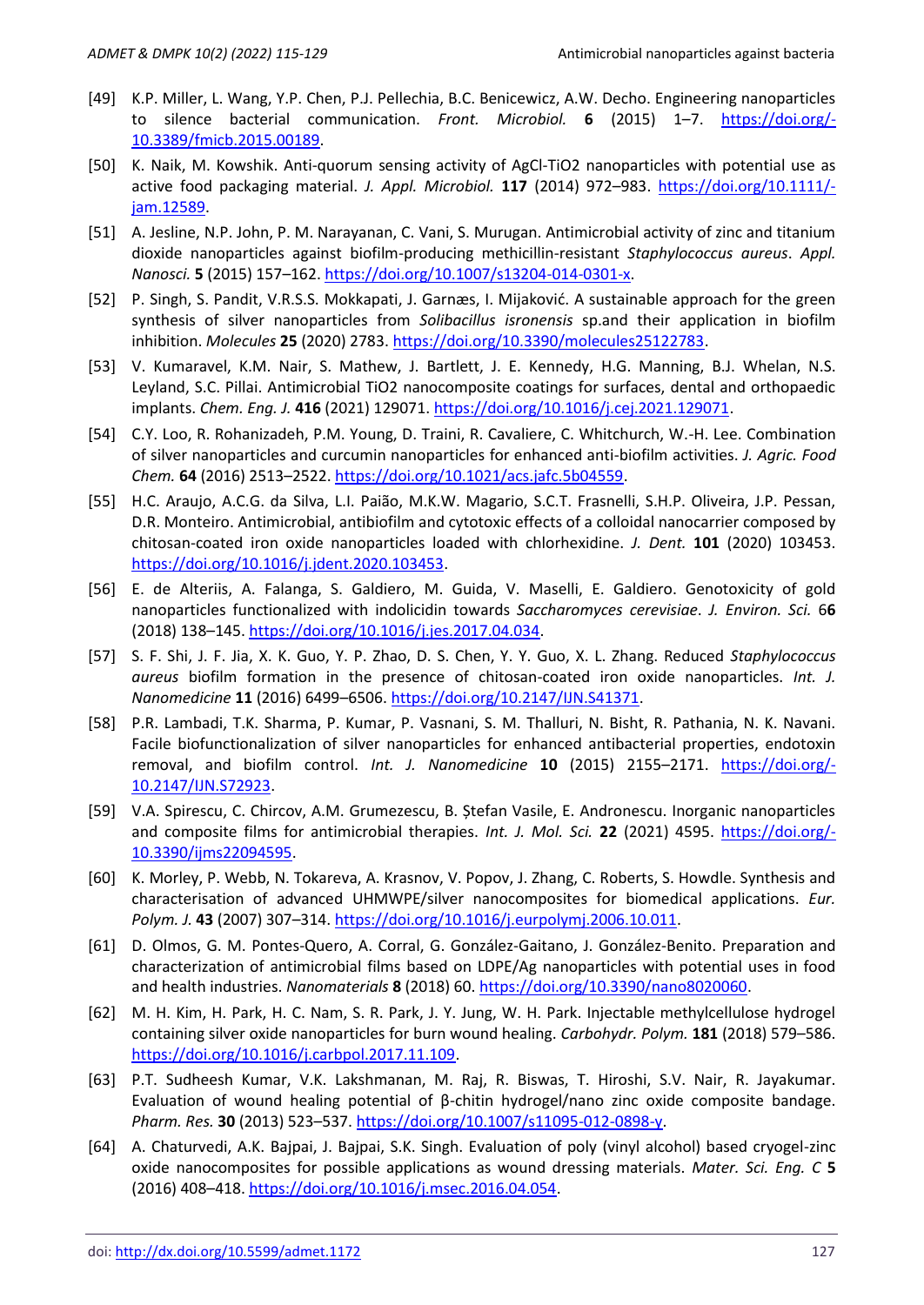- [65] G. Păunica-Panea, A. Ficai, M. M. Marin, S. Marin, M. G. Albu, V.D. Constantin, C. Dinu-Pîrvu, Z. Vuluga, M.C. Corobea, M.V. Ghica. New Collagen-Dextran-Zinc Oxide Composites for Wound Dressing. *J. Nanomater.* **2016** (2016) 1-7[. https://doi.org/10.1155/2016/5805034.](https://doi.org/10.1155/2016/5805034)
- [66] D. Kharaghani, D. Dutta, P. Gitigard, Y. Tamada, A. Katagiri, D.-N. Phan, M. D. P. Willcox, I. Soo Kim. Development of antibacterial contact lenses containing metallic nanoparticles. *Polym. Test.* **79** (2019) 106034. [https://doi.org/10.1016/j.polymertesting.2019.106034.](https://doi.org/10.1016/j.polymertesting.2019.106034)
- [67] S. Bhattacharjee, R. Joshi, A.A. Chughtai, C.R. Macintyre. Graphene- And Nanoparticle-Embedded Antimicrobial and Biocompatible Cotton/Silk Fabrics for Protective Clothing. *ACS Appl. Bio Mater.* **4** (2021) 6175–6185. [https://doi.org/10.1021/acsabm.1c00508.](https://doi.org/10.1021/acsabm.1c00508)
- [68] S. Kalita, R. Kandimalla, A.C. Bhowal, J. Kotoky, S. Kundu. Functionalization of β-lactam antibiotic on lysozyme capped gold nanoclusters retrogress MRSA and its persisters following awakening. *Sci. Rep.* **8** (2018) 1–13. [https://doi.org/10.1038/s41598-018-22736-5.](https://doi.org/10.1038/s41598-018-22736-5)
- [69] M. Konop, J. Czuwara, E. Kłodzińska, A.K. Laskowska, D. Sulejczak, T. Damps, U. Zielenkiewicz, I. Brzozowska, A. Sureda, T. Kowalkowski, R. A. Schwartz, L. Rudnicka. Evaluation of keratin biomaterial containing silver nanoparticles as a potential wound dressing in full-thickness skin wound model in diabetic mice. *J. Tissue Eng. Regen. Med.* **14** (2020) 334–346. [https://doi.org/10.1002/term.2998.](https://doi.org/10.1002/term.2998)
- [70] A. Gupta, S.M. Briffa, S. Swingler, H. Gibson, V. Kannappan, G. Adamus, M. Kowalczuk, C. Martin, I. Radecka. Synthesis of Silver Nanoparticles Using Curcumin-Cyclodextrins Loaded into Bacterial Cellulose-Based Hydrogels for Wound Dressing Applications. *Biomacromolecules* **21** (2020) 1802– 1811[. https://doi.org/10.1021/acs.biomac.9b01724.](https://doi.org/10.1021/acs.biomac.9b01724)
- [71] N. Eslami, F. Fasihi, A. Jamalinasab, F. Ahrari. Biocompatibility of several colloidal solutions containing nanoparticles on human gingival fibroblasts. *Dent. Res. J.* 1**8** (2021) 8. [https://doi.org/10.4103/1735-](https://doi.org/10.4103/1735-3327.310037) [3327.310037.](https://doi.org/10.4103/1735-3327.310037)
- [72] E. Alpaslan, B. M. Geilich, H. Yazici, T.J. Webster. PH-Controlled Cerium Oxide Nanoparticle Inhibition of Both Gram-Positive and Gram-Negative Bacteria Growth. *Sci. Rep.* **7** (2017) 1–12. [https://doi.org/-](https://doi.org/10.1038/srep45859) [10.1038/srep45859.](https://doi.org/10.1038/srep45859)
- [73] C. Ying Sun, Y. jun Che, S. jin Lu. Preparation and application of collagen scaffold-encapsulated silver nanoparticles and bone morphogenetic protein 2 for enhancing the repair of infected bone.*Biotechnol. Lett.* **37** (2015) 467–473. [https://doi.org/10.1007/s10529-014-1698-8.](https://doi.org/10.1007/s10529-014-1698-8)
- [74] P.A. Dalavi, A. Prabhu, R.P. Shastry, J. Venkatesan. Microspheres containing biosynthesized silver nanoparticles with alginate-nano hydroxyapatite for biomedical applications. *J. Biomater. Sci. Polym. Ed.* **31** (2020) 2025–2043. [https://doi.org/10.1080/09205063.2020.1793464.](https://doi.org/10.1080/09205063.2020.1793464)
- [75] X.X. Li, J.Y. Dong, Y.H. Li, J. Zhong, H. Yu, Q.Q. Yu, M. Lei. Fabrication of Ag–ZnO@ carboxymethyl cellulose/K-carrageenan/graphene oxide/konjac glucomannan hydrogel for effective wound dressing in nursing care for diabetic foot ulcers. *Appl. Nanosci.* **10** (2020) 729–738. [https://doi.org/10.1007/](https://doi.org/10.1007/s13204-019-01194-z) [s13204-019-01194-z.](https://doi.org/10.1007/s13204-019-01194-z)
- [76] O. Craciunescu, A.M. Seciu, O. Zarnescu. In vitro and in vivo evaluation of a biomimetic scaffold embedding silver nanoparticles for improved treatment of oral lesions. *Mater. Sci. Eng. C* **123** (2021) 112015. [https://doi.org/10.1016/j.msec.2021.112015.](https://doi.org/10.1016/j.msec.2021.112015)
- [77] J.T.T. Angelina, S. Ganesan, T.M.R. Panicker, R. Narayani, M. Paul Korath, K. Jagadeesan. Pulsed laser deposition of silver nanoparticles on prosthetic heart valve material to prevent bacterial infection. *Mater. Technol.* **32** (2017) 148–155. [https://doi.org/10.1080/10667857.2016.1160503.](https://doi.org/10.1080/10667857.2016.1160503)
- [78] C.B. Hiragond, A.S. Kshirsagar, V.V. Dhapte, T. Khanna, P. Joshi, P.V. More. Enhanced anti-microbial response of commercial face mask using colloidal silver nanoparticles. *Vacuum* **156** (2018) 475–482. [https://doi.org/10.1016/j.vacuum.2018.08.007.](https://doi.org/10.1016/j.vacuum.2018.08.007)
- [79] V.A. Spirescu, C. Chircov, A.M. Grumezescu, E. Andronescu. Polymeric Nanoparticles for Antimicrobial Therapies: An up-to-date Overview. *Polymers* **13** (2021) 724. [https://doi.org/10.3390/polym-](https://doi.org/10.3390/polym13050724)[13050724.](https://doi.org/10.3390/polym13050724)